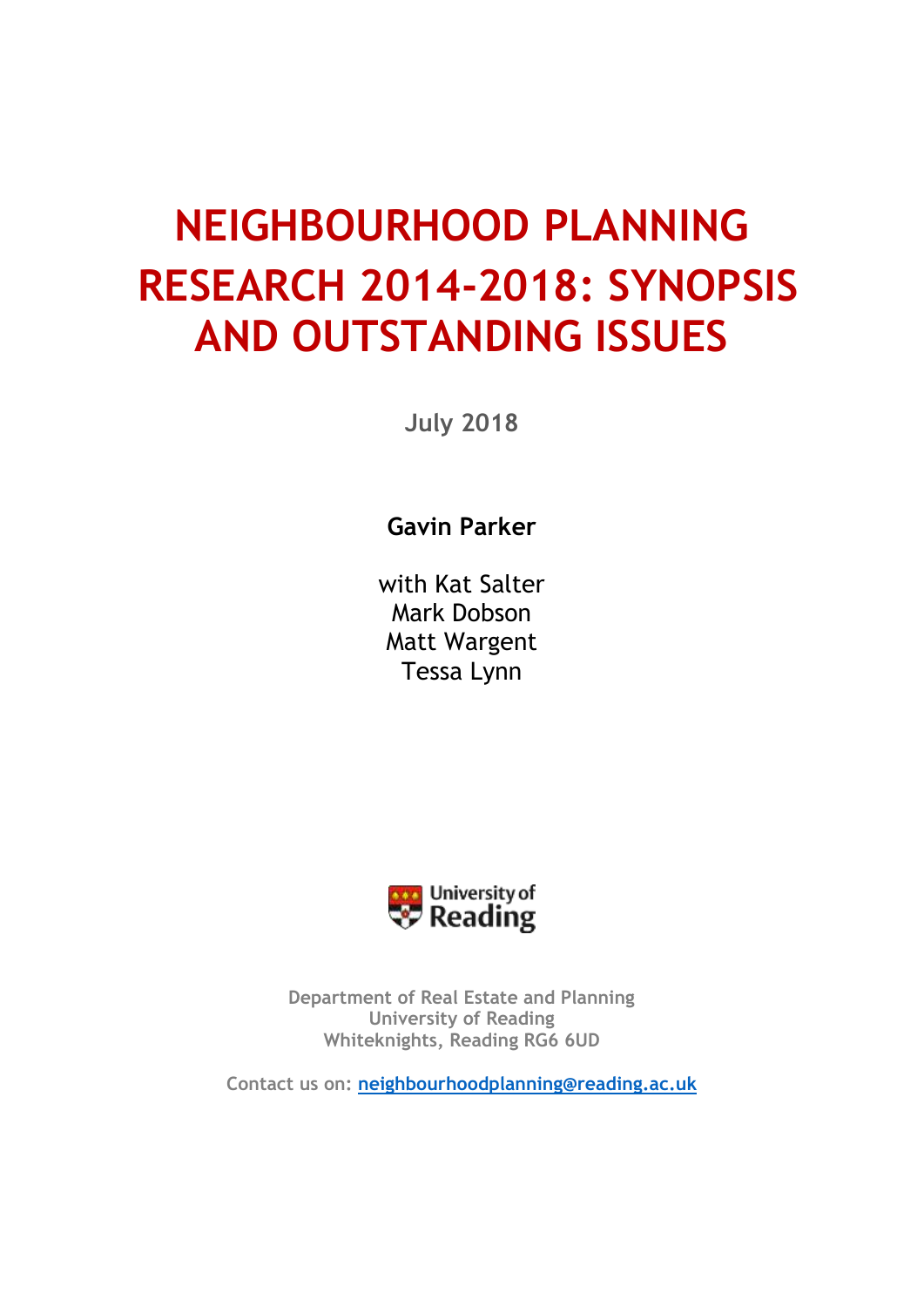

#### **Acknowledgements**

The research represented and discussed here is the product of several combinations of UoR research team effort under the direction of Prof Gavin Parker. We want to thank the inputs of all the participants involved in the research who have been involved at various stages and in the different research phases covered here.

#### **Preface**

This short report acts to synthesise three practice oriented research efforts conducted between 2014-2018 with a view to identifying key themes and issues that have emerged over and across those studies. The audience is predominantly policy makers and those involved in supporting Neighbourhood Planning (NP) activity.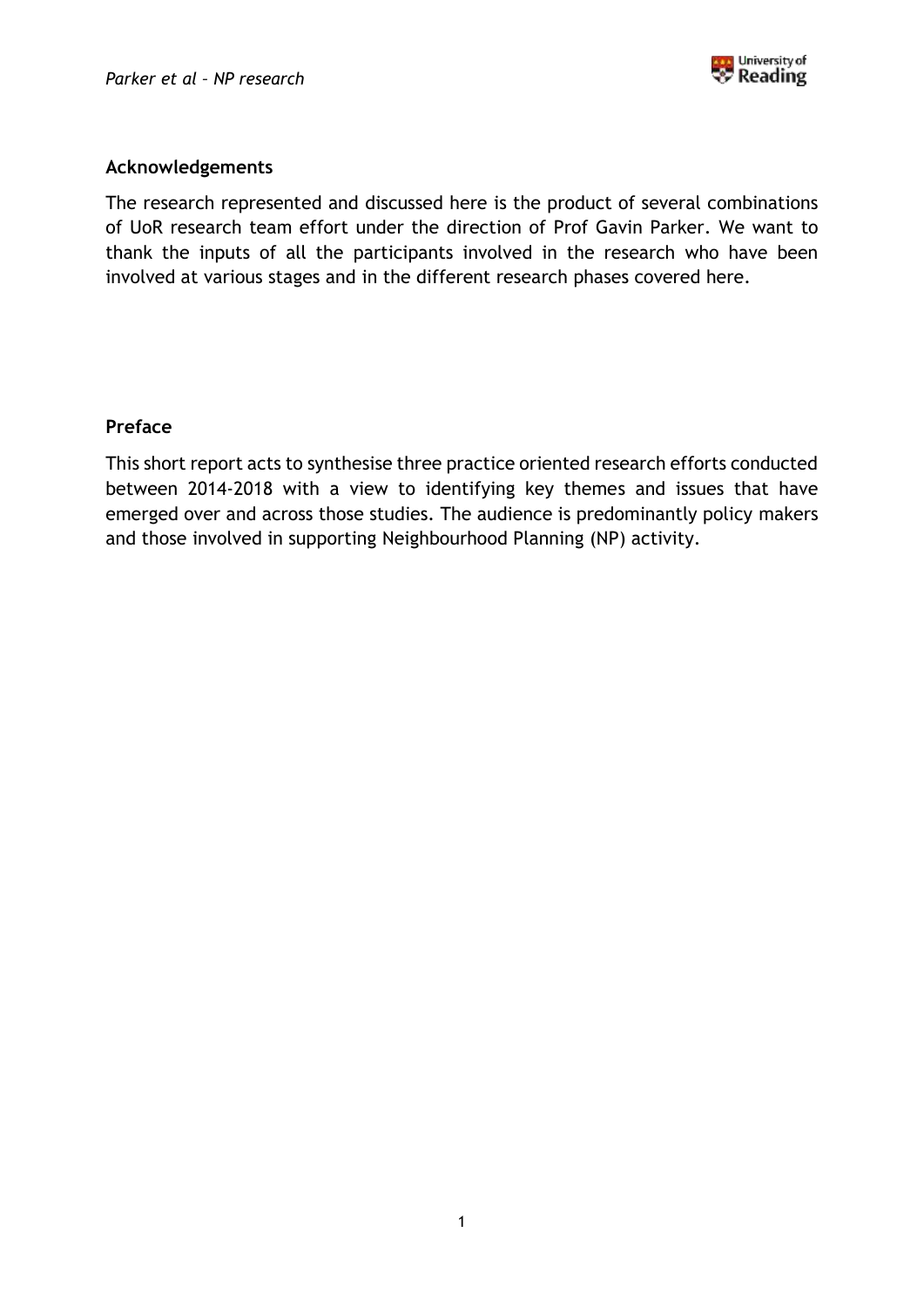

## **Neighbourhood Planning Research 2014-2018: synopsis and outstanding issues**

## **Content**

| <b>Preface and acknowledgements</b>                                                               | 1              |
|---------------------------------------------------------------------------------------------------|----------------|
| 1. Introduction - UoR research and Neighbourhood<br><b>Planning</b>                               | $\overline{2}$ |
| 2. 2014 User Experience study - main points                                                       | 5              |
| 3. 2016/7 NP Users Revisited - main points                                                        | 10             |
| 4. 2018 NP HIVE - main points                                                                     | 14             |
| 5. Key points overall<br>a. NP as progressive policy<br><b>b. Possible actions</b><br>c. Research | 17             |
| 6. Annex - selected UoR NP research outputs                                                       | 21             |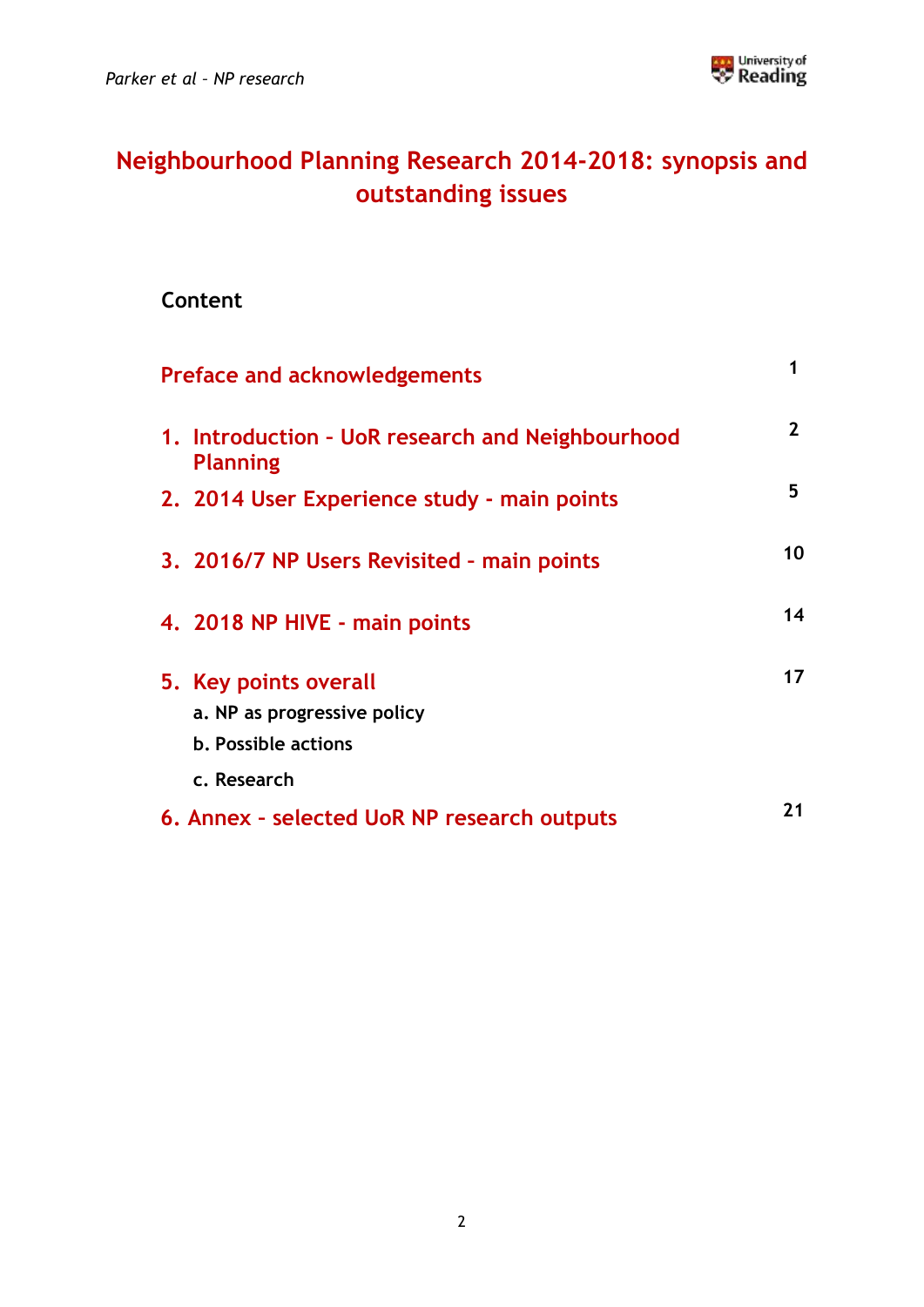## **1. Introduction**

This report sets out the themes and issues of concern identified in three separate research studies carried out in 2014, 2016 and 2018 through the University of Reading (UoR). All were looking at the experience of Neighbourhood Planning (NP) users in England. The final section acts to synthesise this and highlight key points as well as areas for further attention.

The research projects were:

- **2014 – Neighbourhood Planning User Experience report** (research team: Parker, Lynn and Wargent. Report - October, 2014)
- **2016 – Neighbourhood Planning Users Revisited** (research team: Parker and Wargent. Report -January, 2017)
- **2018 – Neighbourhood Planning HIVE** (research team: Parker, Salter and Dobson. Report - June, 2018)

The first study was based on a large sample of participants (n=120) while the followup studies drew on a smaller samples – all respondents were active in Neighbourhood Planning. The second study included local authorities as part of the research. The 2018 work honed in on several key themes after a more general review of participant experience.

Further information on these projects and wider outputs and associated NP resources can be found on:

[www.reading.ac.uk/neighbourhoodplanning](http://www.reading.ac.uk/neighbourhoodplanning) 

 $\overline{\phantom{a}}$ 

We firstly set out a brief precis of the key findings and points unearthed in the three studies before looking at issues and areas of commonality and difference across the studies. This is with a view to informing government and others about dimensions of Neighbourhood Planning that could be looked at again to ensure its resilience and utility. A key concern for us is that NP should be improved sufficiently that it delivers positive outcomes and is sustainable; given that it relies substantially on voluntary effort.

Unfortunately there is lack of formal criteria against which to assess NP. A recent paper by two of the UoR team<sup>1</sup> set out criteria for success in Neighbourhood Planning given that indicators have not been present. In brief these broad criteria are:

Improved *quality* of neighbourhood plans (and ensuring 'value added');

<sup>&</sup>lt;sup>1</sup> See: Wargent, M. and Parker, G. (2018) 'Reimagining neighbourhood governance. The future of neighbourhood Planning in England', *Town Planning Review,* Vol. 89(4): 379-402.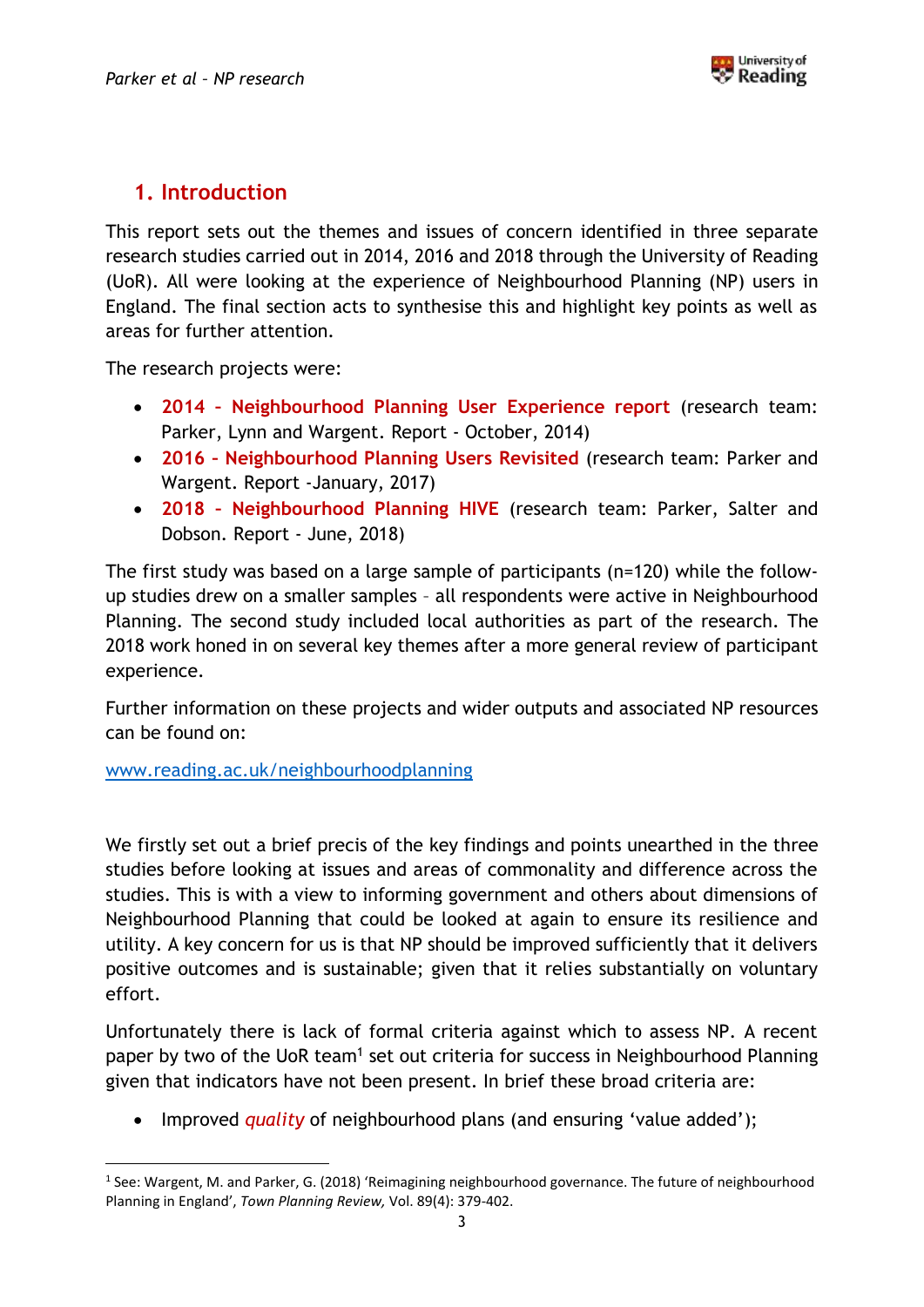

- More *equitable plan-making*  inclusivity, awareness and accessibility of NP;
- Deeper *co-production* ensuring that the necessary partners would work together effectively;
- Greater *social inclusion* reflecting different abilities and magnitude of issues in different areas;
- Reconciliation of hyper-local and strategic concerns ensuring that Plans (all statutory plans) meet the needs of very local and wider populations;
- Enhanced community control and Neighbourhood Plan 'authority'.

Such markers act to provide guides for policy design and assessment of feedback. For us these types of normative themes can then be used to shape research and policy iteration. More generally it is useful to think about the experience of NP from the perspective of all those involved and affected i.e. Local Authorities, developers, consultants ans NP areas who have either not taken it up, or have abandoned NP.

We also provide a commentary towards the end of the report, on how NP has performed and the types of iteration that could be considered or used as points for further discussion and research.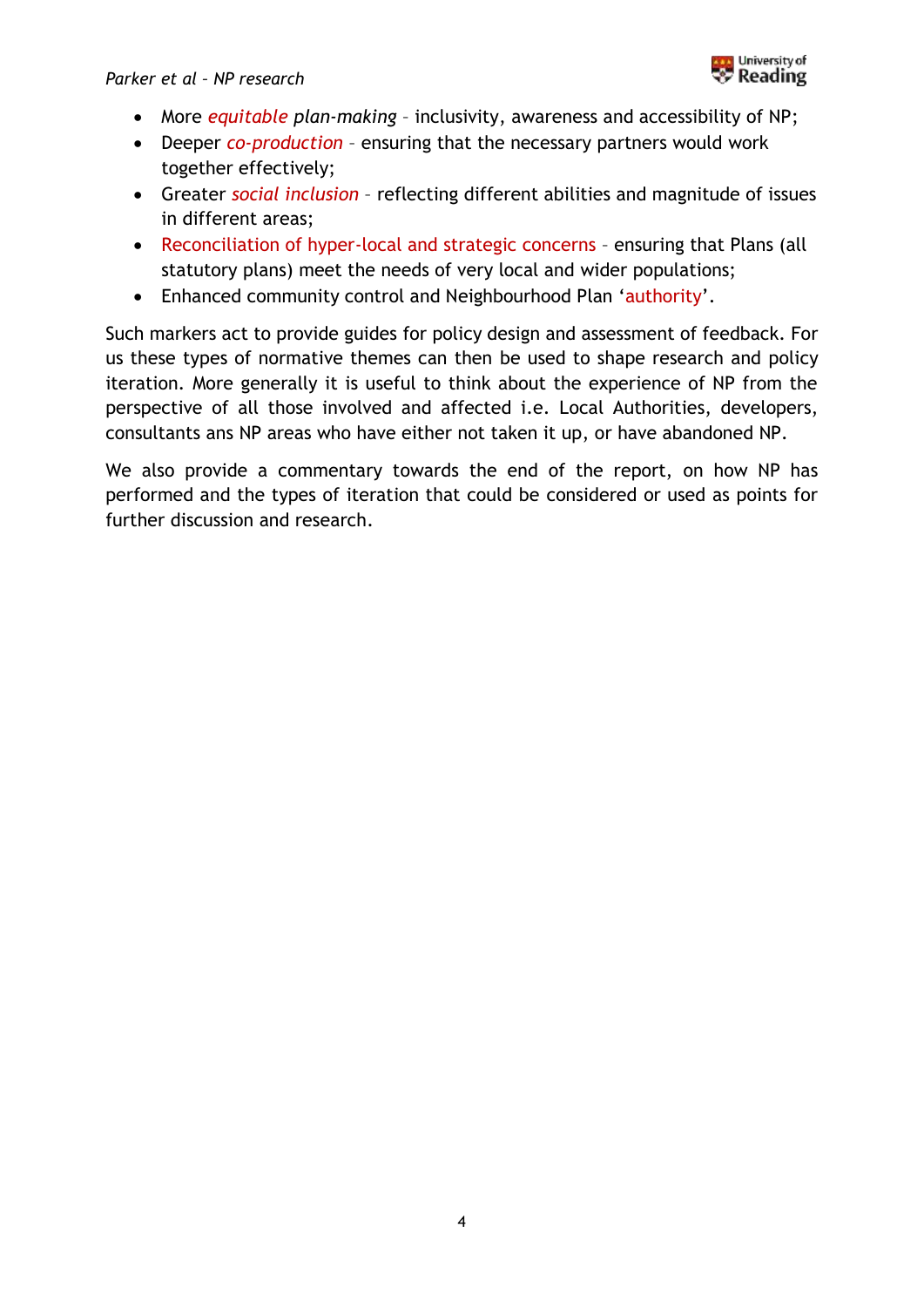

## **2. Main themes of the User Experience research (2014)**

#### **i. Introduction**

This research was the first national study on NP looking at the way the policy had been used. The work involved 120 NP communities in a telephone survey and a series of themed focus groups<sup>2</sup>. The work looked at all stages of the NP process but given the timing, less emphasis was possible on the latter stages of Neighbourhood Plan production and little or no coverage of implementation was possible.

#### **ii. Main points**

Participants overall viewed Neighbourhood Planning as an initiative with merit and further potential, although not without challenges and difficulties. The majority of respondents perceived the process as **burdensome**, but many also saw it as necessarily hard given the Plan was to have statutory status. This did also mean that ultimately the process would need to prove worthwhile – otherwise drop out would most likely be high and as such the long term sustainability of the policy would be in jeopardy.

The research suggested that, in principle, Neighbourhood Planning can be undertaken by most communities **if effectively supported**, and in particular if the relevant **local authority is supportive**. These are important caveats however.

When asked to make suggestions on how **perceived burdens** could be eased, respondents reported that:

- a greater understanding of the effort required, and the scope of neighbourhood planning, at the beginning of the process would be useful – so this could be prepared for and resources assembled;
- local authorities could be more proactive in encouraging neighbourhood planning in their area;
- the production of toolkits and appropriate guidance would be helpful.

**In terms of general Improvements** a better explanation of the process was viewed as helpful, with more face-to-face advice assisting in this respect. Overall the feeling was that the benefits were emphasised but the burdens were not clear.

 $\overline{a}$ <sup>2</sup> See also the academic paper which derives from this work: Parker, G., Lynn, T. and Wargent, M. (2015) 'Sticking to the Script? The co-production of neighbourhood planning in England' *Town Planning Review*, Vol. 86(5): 519–36. Note: The research was funded by DCLG (now MHCLG) through *the Supporting Communitie*s funding programme administered by Locality.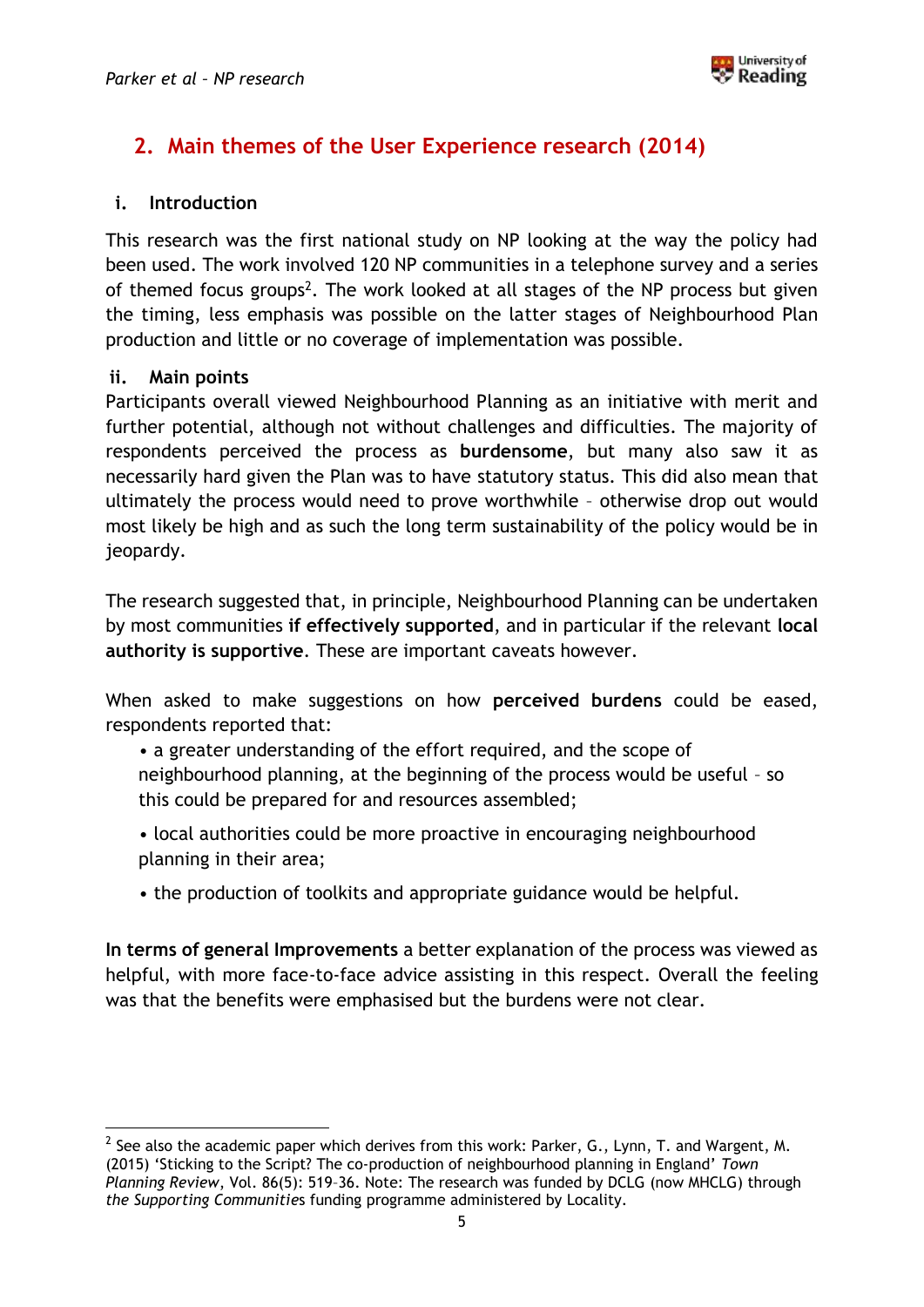When exploring the **time taken** to progress a Plan<sup>3</sup> the debate hinged on a need to proceed with due diligence in what could be both complicated and reliant on volunteers. There were some ideas concerning delays that related to LPA responses and the time taken to organise examinations and referenda.

The research explored issues and experience at each stage. Suggestions for changes at **the key stages** of Neighbourhood Planning can be summarised as follows:

- *Area designation -* delay from the local authority was seen as holding up the process for a minority of the sample. There was also a plea made to clarify guidance on how to implement area designation more smoothly.
- *Evidence gathering* for some, delays or problems with assembling evidence for the Neighbourhood Plan was seen as relating to a general lack of resources, time and volunteers. Several interviewees indicated that some evidence was not available. Toolkits and templates were cited as ideas to help with this stage.
- *Plan-writing* respondents asked for improved guidance on writing plans and there was a widely held view that there should be proformas or templates available. Additionally, there was a wish to have more clarity on what supporting documents were required. Other suggestions included having a proforma for a neighbourhood development plan available at the beginning of the process and having access to standard policies.
- *Community engagement, consultation and publicity* this was seen as unproblematic for most groups but it was noted that little advice or guidance on community engagement was available. Further advice and guidance on this dimension of neighbourhood planning was recognised as being useful. A wider point relates to questions of evidence and inclusiveness – an issue of respondents not necessarily knowing if they had been flawed or partial in their engagement efforts.
- *Examination stage* clarification of timescales and the obligations of the local authority to respond, alongside the production of simplified guidance on the examination stage. Suggestions included introducing the opportunity for the examiner to discuss their thinking directly with neighbourhood planning groups.
- *Neighbourhood Referendum* the main issue identified for this stage was highlighted by some focus group participants and this related to clarification on publicity and campaigning in support of a neighbourhood plan in the run up to the referendum. This aspect of NP is picked later in reflecting on the 2016 and 2018 work.

 $\overline{\phantom{a}}$  $3$  Subsequent work by two of the UoR research team has shown that the average time to reach referendum (for those completing) was 27 months but this clearly underplays the time taken for some. See: Parker, G. and Salter, K. (2017) 'Taking Stock of Neighbourhood Planning in England 2011– 2016', *Planning Practice & Research*, Vol. 32(4): 478-490.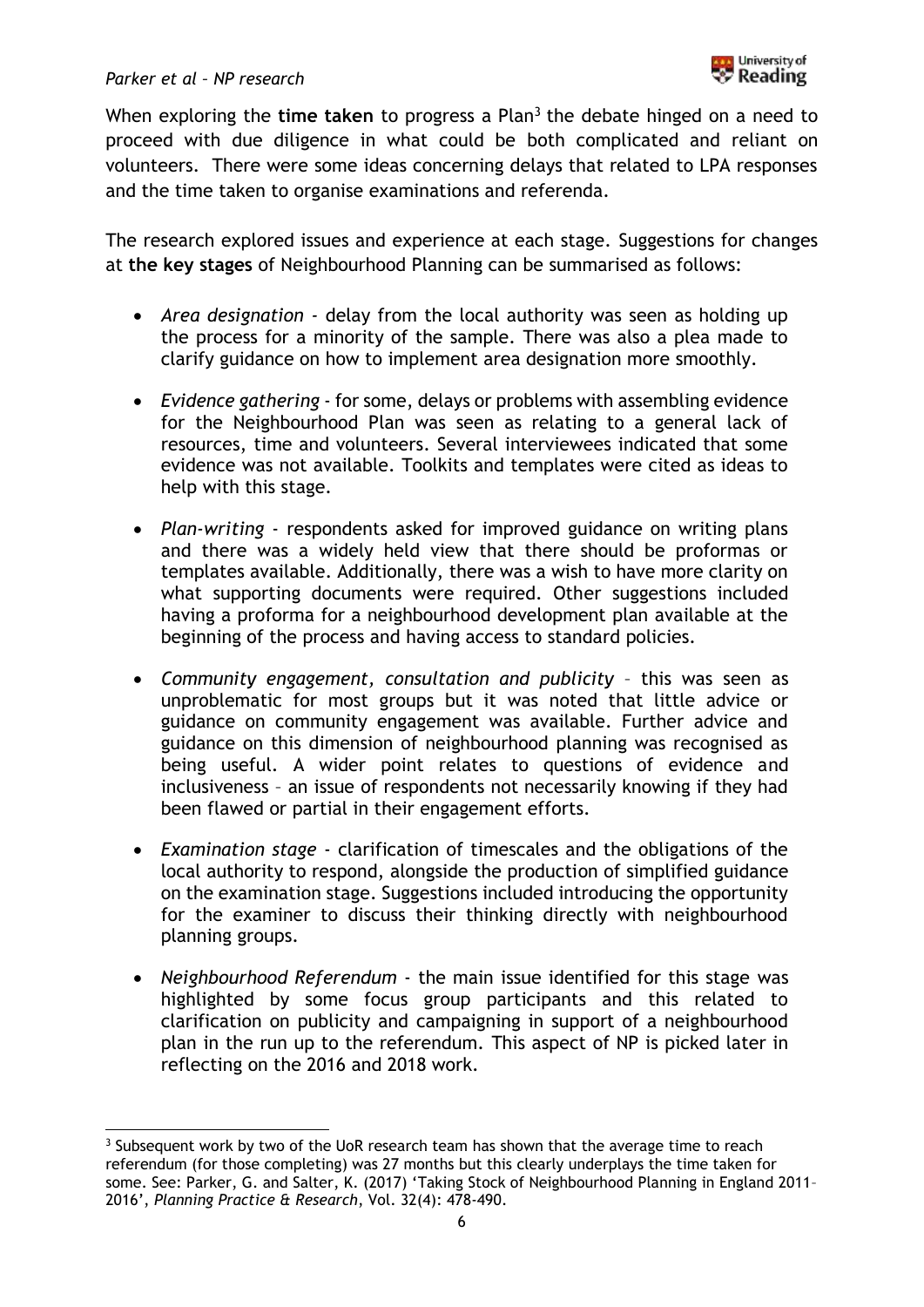

**Capacity and skills of those producing Neighbourhood Plans** - the large majority of the respondents claimed they had been able to access the skills and knowledge needed for Neighbourhood Planning. There appeared to be a wide range of skills and knowledge that could be drawn upon from within the community, but importantly partners are also seen as having a key role given the range of skills needed to produce a Neighbourhood Plan. It would appear that lack of skills introduced delay rather than totally impeding the progress of Plans. It is notable that subsequent work has called into question the optimism of the early adopters in terms of the required levels of planning skills and knowledge and associated research skills.

It was stated, in both the interviews and the focus groups, that **local planning authority** input and attitude made a significant difference to neighbourhood planning progress. Overall perceptions of support by the local authority to communities participating in Neighbourhood Planning were positive, with most respondents stating that their authority had been 'very' or at least 'somewhat' supportive. Numerous examples were cited where local authorities had enabled good progress but in other cases, whether deliberately or not, they had slowed down or frustrated Neighbourhood Plan progress.

Respondents indicated that **more focused advice and support from local authorities** would be welcomed. There was also a perception that training for officers and councillors about Neighbourhood Planning could be enhanced. It was perceived that support and understanding amongst local authorities varied, and a mix of reasons were offered by participants for this. Further work to explore attitudes, capacity and behaviours amongst local authorities may be a useful supplement to this research.

The development of more structured partnerships and agreed demarcation of roles and actions should be considered. Establishing a **memorandum of understanding**, or protocols, to outline the commitment, responsibility, and mutual roles between the local authority and the neighbourhood planning group (the Qualifying Body) would also help to clarify expectations. In addition, the appointment of dedicated liaison staff appears to be one option that could assist with this dimension of neighbourhood planning. Some argued that there should be clearer guidance and more clarity and specification about what to expect from local authorities under the duty to support. This aspect was picked up by DCLG and support organisations in 2014 although more work on this could focus on the details – as exemplified by the generic approach now required under the Neighbourhood Planning Act where Statement of Community Involvement's need to specify support to some degree. Also, groups in 2018 argued that, while MoUs were a good idea, standard MoUs were unlikely to be enough to ensure appropriate context specific support arrangements and manage mutual expectations.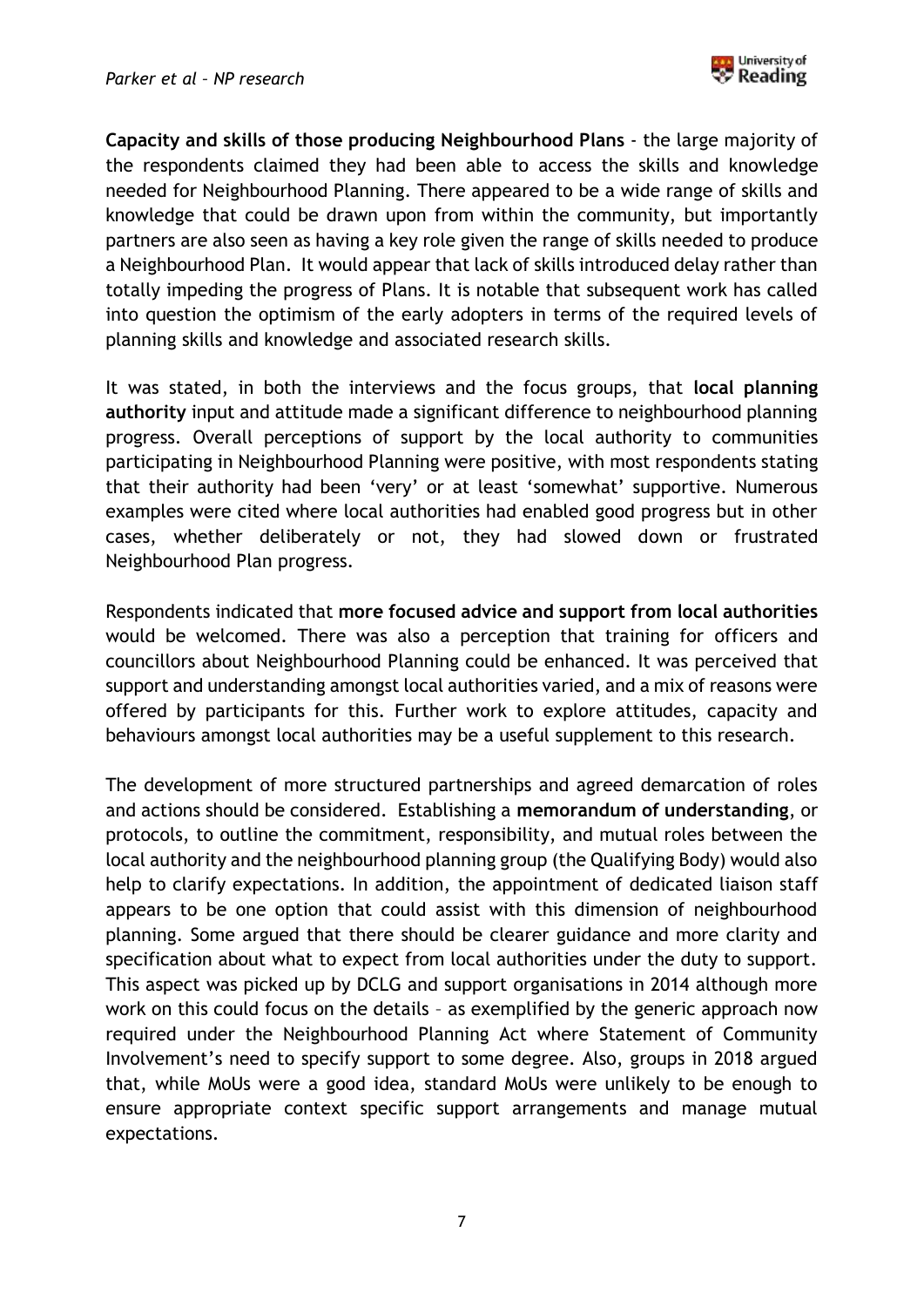The role of **specialist input and consultants** was identified as important. Particular importance was placed on face-to-face support. This was preferred by most neighbourhood planning areas, particularly during plan writing stages and beyond. The most valued consultant roles included technical inputs on policy writing and dealing with technical matters such as Strategic Environmental Assessment. Later work has shown a mixed picture of the quality and effectiveness of such inputs.

Many interviewees, and focus group participants, stated that guidance on neighbourhood planning needs improvement through improved **guidance, tools and templates -** both by consolidation of existing material and in making it more specific. Feedback from the focus groups in particular, suggested that some existing guidance was confusing or that it was often difficult for qualifying bodies to apply the existing guidance to their specific circumstances. There was considerable support for more templates, and comprehensive toolkits were seen as a means to overcome uncertainty across all stages. It was felt that these should provide a greater level of clarity and certainty for Qualifying Bodies to help them progress.

The lack of face to face support and tailored support remain an issue for some – as discussed later in sections 4 and 5. The clear message from those involved in the research, however, was that more attention to topics such as community engagement were desired, as well as technical aspects, such as writing planning policies and Strategic Environmental Assessment. Specific ideas included improved *project planning* to assist groups to organise, reflect on needs and create a realistic schedule. This could be conditional on the release of support funding. The production of *indicative templates* for neighbourhood planning tasks and stages should be considered; including model policies, but that such templates or proformas should not constrain neighbourhood planning groups (in common with the sentiment expressed about guidance not being overly prescriptive).

Since 2014 a lot of work has gone into to enhancing this aspect of NP through Planning Aid and Locality and subsequent contractors working for DCLG (now MHCLG). A review of how these tools have helped could be useful. A focussed set of activities with NP completers to look closely at these may be of benefit.

There appeared to be little advice and knowledge exchange on issues arising postreferendum stage. This included information about other resources, approaches and vehicles to assist neighbourhoods to realise their ambitions as expressed in their neighbourhood plan. The further development of thinking on the **implementation** of a neighbourhood plan, and the next steps for neighbourhoods, was needed.

#### **C. Reflection**

We have added some points of extra commentary and update above. It was apparent that the overall message from the majority of groups in 2014 was that, from their experiences, Neighbourhood Planning was proceeding well. The use of key local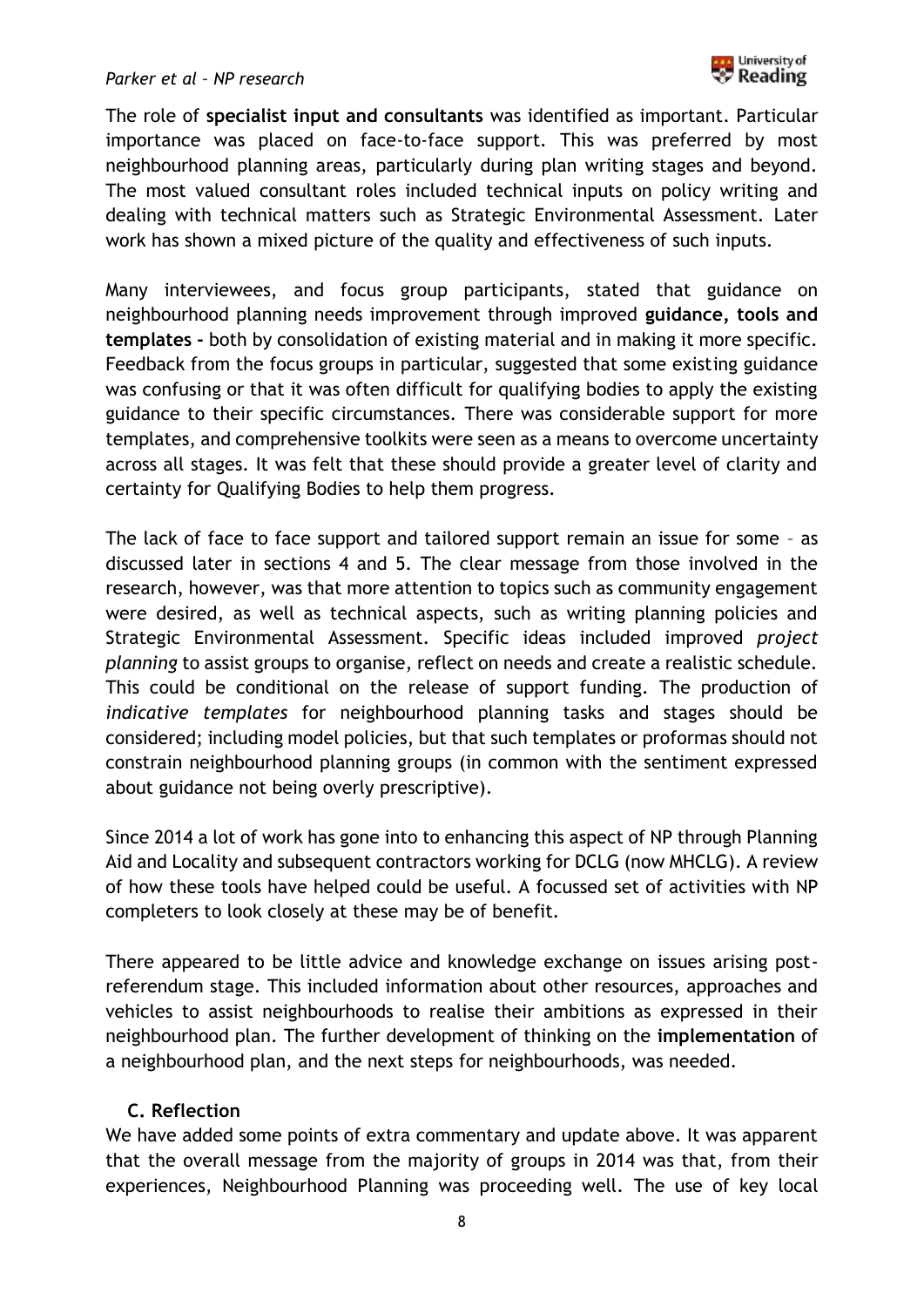

individuals and teams, as well as funding to support the activity appeared, on the whole, to act to enable urban, rural and more or less deprived neighbourhoods to embark on Neighbourhood Planning. However the 2014 work focussed on those who *had* progressed and not enough is yet known about the inertias, barriers or reasons for abandoning or rejecting NP as an option. Given significant numbers reach the final stages or complete the Plan to 'Made' status a fuller appreciation of how communities 'encounter' NP would be useful. This in part prompted both the 2016 *'NP users revisited'* and the 2018 '*NP HIVE'* work - as summarised below where latter stages and Plan implementation featured in the deliberations.

As we explain in the final section there are still significant knowledge gaps which need to be addressed in order to aid successful policy iteration or reform.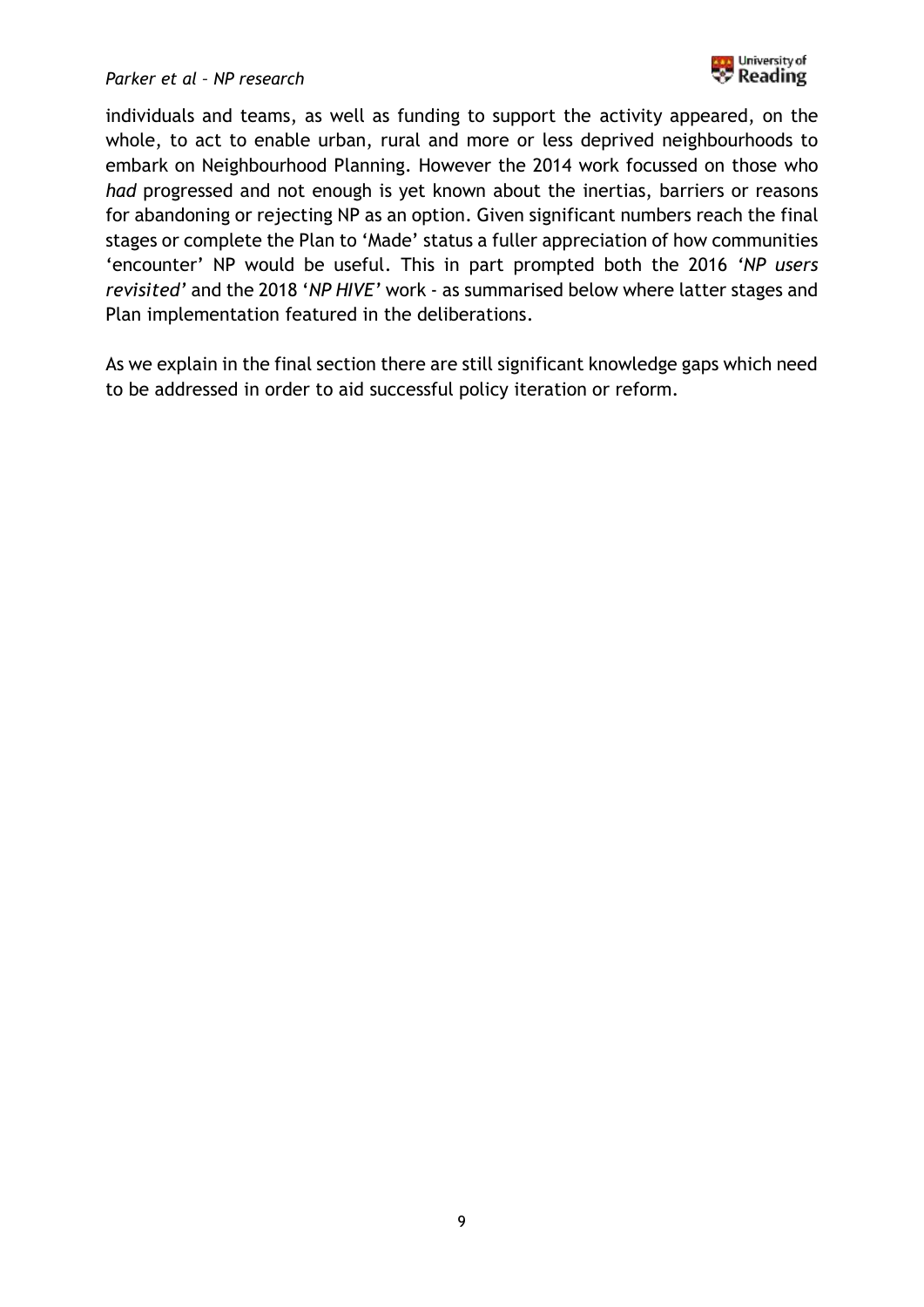

## **3. Main Themes of the NP Users Revisited study (2016)**

#### **A.Introduction**

This research went back to a subset of the original 2014 respondents to revisit and update their experience, as well as interviewing local authorities active in support of NP. Many similar themes came out and were consolidated – including the heavy use of consultants and the critical role of the LPAs. Here a summary and reflection against the 2014 research is presented before a summary of the 2018 work is set out in section 4.

#### **B. Key findings**

Numerous issues and ongoing burdens were apparent. Respondents provided several suggestions on how perceived burdens could be eased including that:

- all communities should have access to dedicated support (either a neighbourhood planning officer from the LPA or a consultant) and definitive sources of advice on key issues;
- support on plan writing and technical documents was important (i.e. Sustainability Appraisals and Strategic Environmental Assessments);
- participants desired a strong message of support from DCLG over the longevity of neighbourhood plans - specifically clarity was sought over NPs' status 'postadoption' including 5-year housing land supply (or similar).

More generally, and as in 2014, respondents indicated that more focused **advice and support** from LPAs would be welcomed. There was also a perception that training for officers and councillors about Neighbourhood Planning could be enhanced - including the introduction (or extension) of dedicated support. As in 2014, respondents noted the wide range of **skills and knowledge** present in their communities. The most commonly cited inhibitors to the process were:

- **lack of support;**
- **lack of financial resources;**
- **lack of capacity**.

As we emphasise in section 4 new issues have also come to the fore. Many respondents in the 2014 work stated that Neighbourhood Planning guidance required improving through consolidation and more specificity. At that time, some existing guidance (i.e. advice on websites, or through other sources) was seen as confusing or it was difficult to apply the existing guidance to specific circumstances. There was considerable support for more templates, and comprehensive toolkits were seen as a means to overcome uncertainty across all stages.

In 2016, a majority of respondents indicated that **checklists, toolkits and templates** introduced after the 2014 report had helped. A number of respondents indicated that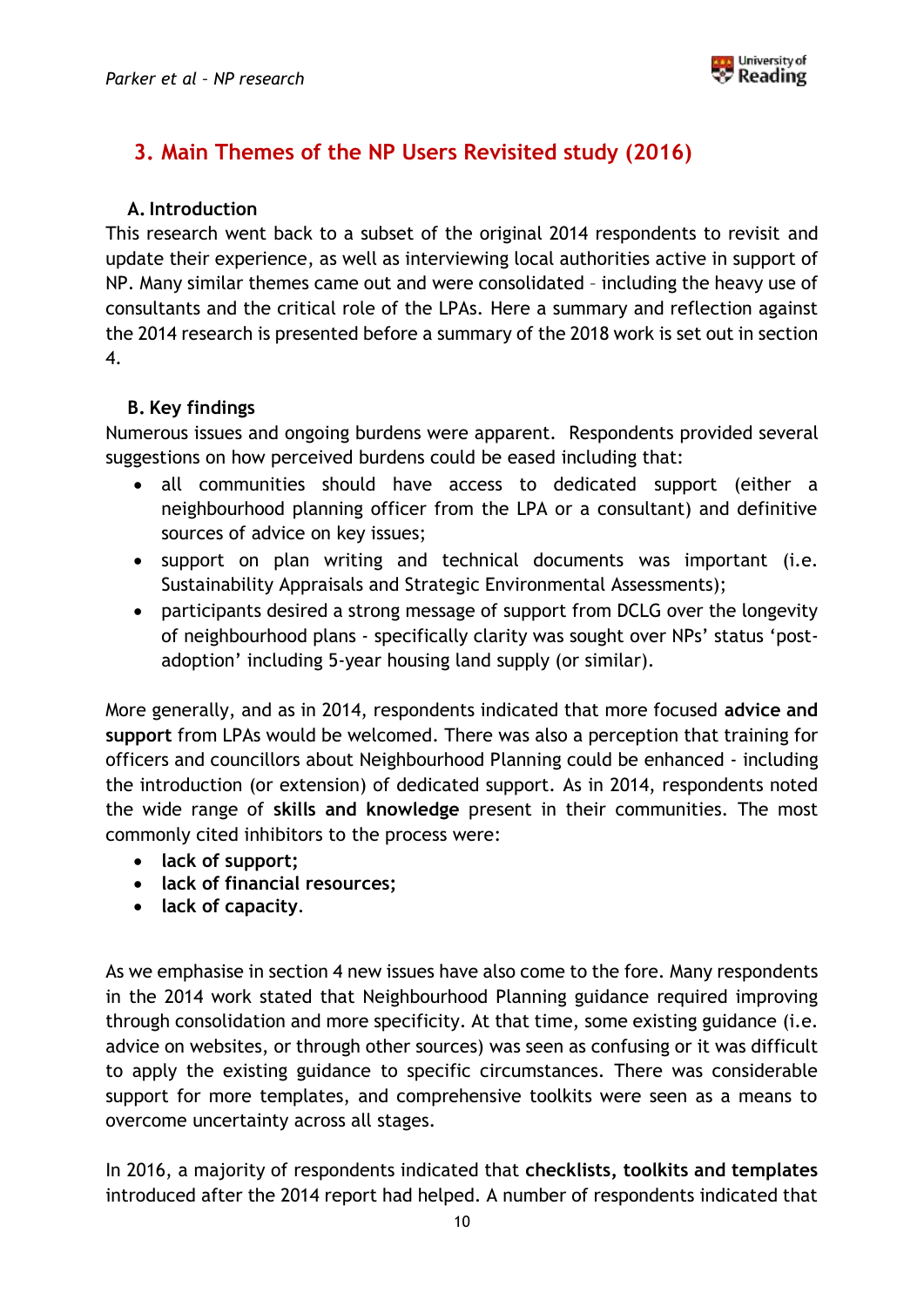#### *Parker et al – NP research*



best practice and peer-learning via tools and templates was the most improved aspect of Neighbourhood Planning. There was a clear message that templates were best employed in the early stages of Neighbourhood Planning (in particular community engagement and evidence collection). Despite fears that templates might stifle creativity and local innovation, this was not reported by respondents in the 2016 study. A realisation of the need for contextual interpretation and bespoke fashioning for each NP area was however recognised in 2018.

In the 2014 study, the **role of consultants** was identified as important in many cases. In 2016, 75% of respondents had used consultant support (strikingly similar to the 2014 levels). A significant majority of those that used planning consultant indicated that they could not have completed the process without such outside help. Of particular importance to communities was the face-to-face support provided, particularly during Plan writing stages and beyond.

The **Local Planning Authority Role** was seen as critical (as in 2014) Neighbourhood Planning could be undertaken by most communities if effectively supported, and in particular if the relevant LPA were supportive. In the 2014 research the role of the LPA in terms of input and attitude was deemed to make a significant difference to the neighbourhood planning. In 2016, the majority of respondents indicated that their LPA had been supportive, with a significant number indicating that they could not have completed their Plan without their support. A significant minority (almost a quarter) felt they received 'no support' or the LPA had been 'obstructive' - this was felt to be very damaging by participants who cited slow decision making, failure to provide detailed guidance, and lack of dedicated resources as core issues.

It is possible that **lack of support** from LPAs may be influencing take-up elsewhere and this should be explored further. The 'Duty to Support' brought mixed responses from interviewees. There was general agreement that the 2014 report was right to recommend that the Duty to Support be clarified. Unsurprisingly those who enjoyed a high degree of LPA support felt that the Duty to Support did not need further clarification in 2016, whereas those who felt their LPA was unsupportive or obstructive felt that further guidance was required. A number of community interviewees recognised that LPAs had a finely-balanced 'dual role' in supporting the community whilst ensuring that NDPs were deliverable against strategic issues. As we mention below, there are now other reasons to strengthen this Duty.

A significant minority of community participants harboured worries concerning the relationship between guidance (both LPA and consultant derived) and subsequent outcomes at examination, with some respondents calling for greater consistency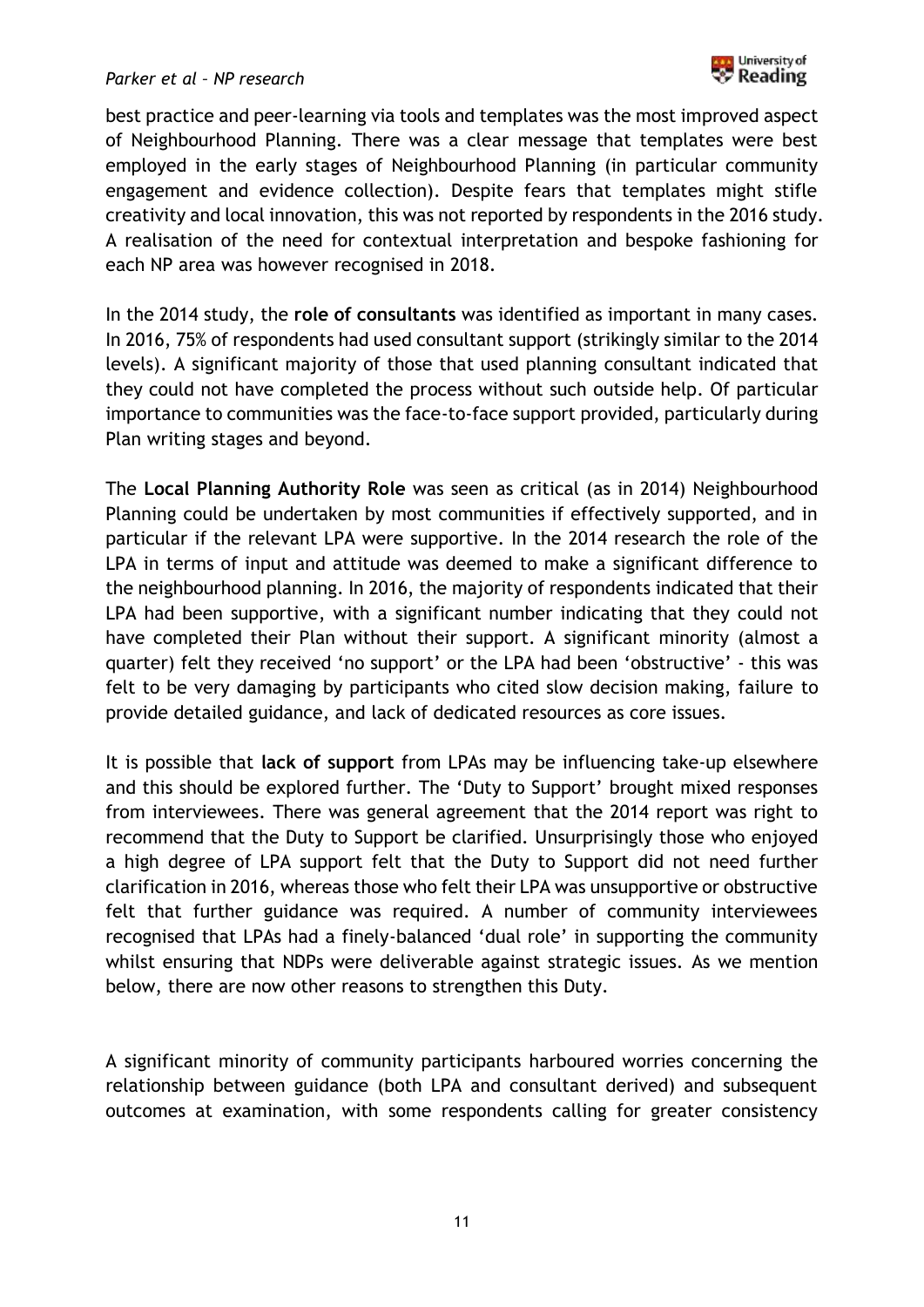

between examiners. Indeed the research team at Reading followed-up on this by looking in some detail at NP examinations<sup>4</sup>.

The 2018 work in this area did highlight how the uneven support of LPAs could be attributed in some instances to a wish to delay NP activity until new Local Plans had been completed. Work on how and whether to orchestrate and possibly synchronise NP activity with local plans becomes a useful area for reflection.

#### **C. Suggestions**

l

Suggestions for changes at the **key stages** of neighbourhood planning found in 2016 (picking up from 2014) can be summarised as follows:

- i. **Area designation** in 2014 delays around designations was a significant problem for a minority of the sample - this problem persisted in 2016 especially for Forums but not exclusively. Issues arose where local identities did not match existing Parish or ward boundaries although both community and LPA respondents largely felt these were local issues rather than regulatory ones.
- ii. **Evidence gathering** assembling evidence was seen as largely unproblematic for participants, although some respondents noted the need for specialist inputs concerning Sustainability Appraisals and the levels of evidence required more generally. As such evidence gathering was a key site of specialist input, largely in the form of advice. As found in 2014 some delays occurred during evidence assembly relating to a general lack of resources, time and volunteers - however both community and LPA respondents noted that this was an area where LPAs were able to help significantly. Several interviewees indicated that some evidence was not available and toolkits and templates were cited as useful to help with this stage. As discussed in section 4 issues of quality of evidence has emerged as have questions of plan quality in the face or challenge (notably Judicial Review) and at the examination stage<sup>5</sup>.
- iii. **I**n 2014 respondents asked for improved guidance on **writing policies** with a widespread desire for proformas or templates. The 2016 findings demonstrated that plan and policy writing remained a difficult task for many, but that templates, advice on reviewing Made NPs and consultant input were all seen as useful in the process. However, as the 2018 work identified there are ongoing issues here and associated dangers of boiler plate approaches or selective borrowing of policy from other Plans.

<sup>4</sup> See Parker, G., Salter, K. and Hickman, H. (2016) 'Caution: examinations in progress' *Town and Country Planning*, Vol. 85(12): 516–522 and Parker, G., Salter, K and Hickman, H. (2017) Briefing Note: Neighbourhood Planning Examinations.

<sup>&</sup>lt;sup>5</sup> The large majority of Plans have been modified at examination, see; Parker, G. and Salter, K. (2017) 'Taking Stock of Neighbourhood Planning in England 2011–2016', *Planning Practice & Research*, Vol. 32(4): 478-490.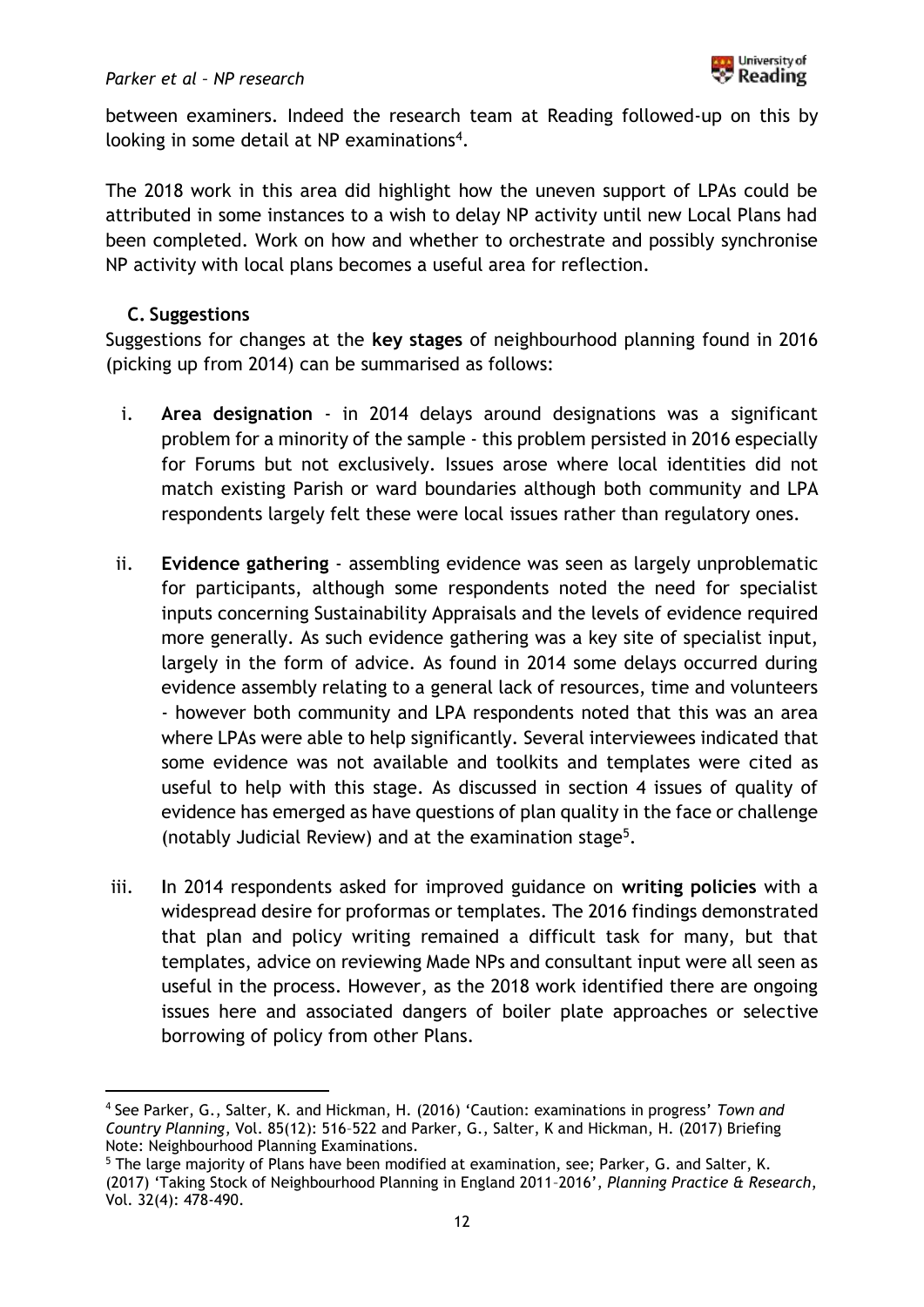

- iv. **Community engagement**: As in 2014, community engagement was regarded as largely unproblematic for participants in 2016. A number of participants saw community engagement as a major source of strength for their Plan, whilst 'piggybacking' on previous and ongoing engagement work remained a useful tactic. Unlike in 2014 further advice and guidance was not requested by participants in 2016 - this may demonstrate that additional material created post-2014 has assisted.
- v. In 2014, clarification of timescales and obligations of the LPA to respond (and tweaked under the Neighbourhood Planning Act 2017), alongside the production of simplified guidance on the **examination stage** were suggested. In 2016, most respondents were happy with the examination process - although it was notably a site of policy 'rescripting'. The recruiting of examiners was viewed as quite straightforward.
- vi. **T**he main issue identified during the **referendum stage** in the 2014 work related to clarification on publicity and campaigning in support of the Plan but by 2016 the vast majority of communities were happy with the referendum process. Respondents from LPAs noted that this was a particularly expensive part of the Neighbourhood Planning process.

#### **D. Reflection**

The overall conclusions of the 2014 research were largely confirmed in 2016 through the revisit work - with Neighbourhood Planning continuing to be successfully undertaken by a range of communities. Subsequent research has shown, however, that some areas have experienced much weaker or slower take-up. Groups still viewed the process as complex and burdensome, involving technical planning knowledge that many communities have to acquire externally. Support from Local Planning Authorities (and to a lesser extent private planning consultants) continues to be the overriding variable affecting the speed and success of NPs. Some moves to address this have been made by government but the questions of Plan durability and willingness to review or renew plans need to be borne in mind when amending or redesigning Neighbourhood Planning. Indeed new or now more apparent sources of delay and frustration have been identified in the 2018 research.

As before, communities seek assurances over the future of Neighbourhood Plans whilst clear and definitive guidance remains a priority. The impact of change has come through in the 2018 work and the way that some LPAs have been advising NP groups to wait for local plans to be in place has become more recognised.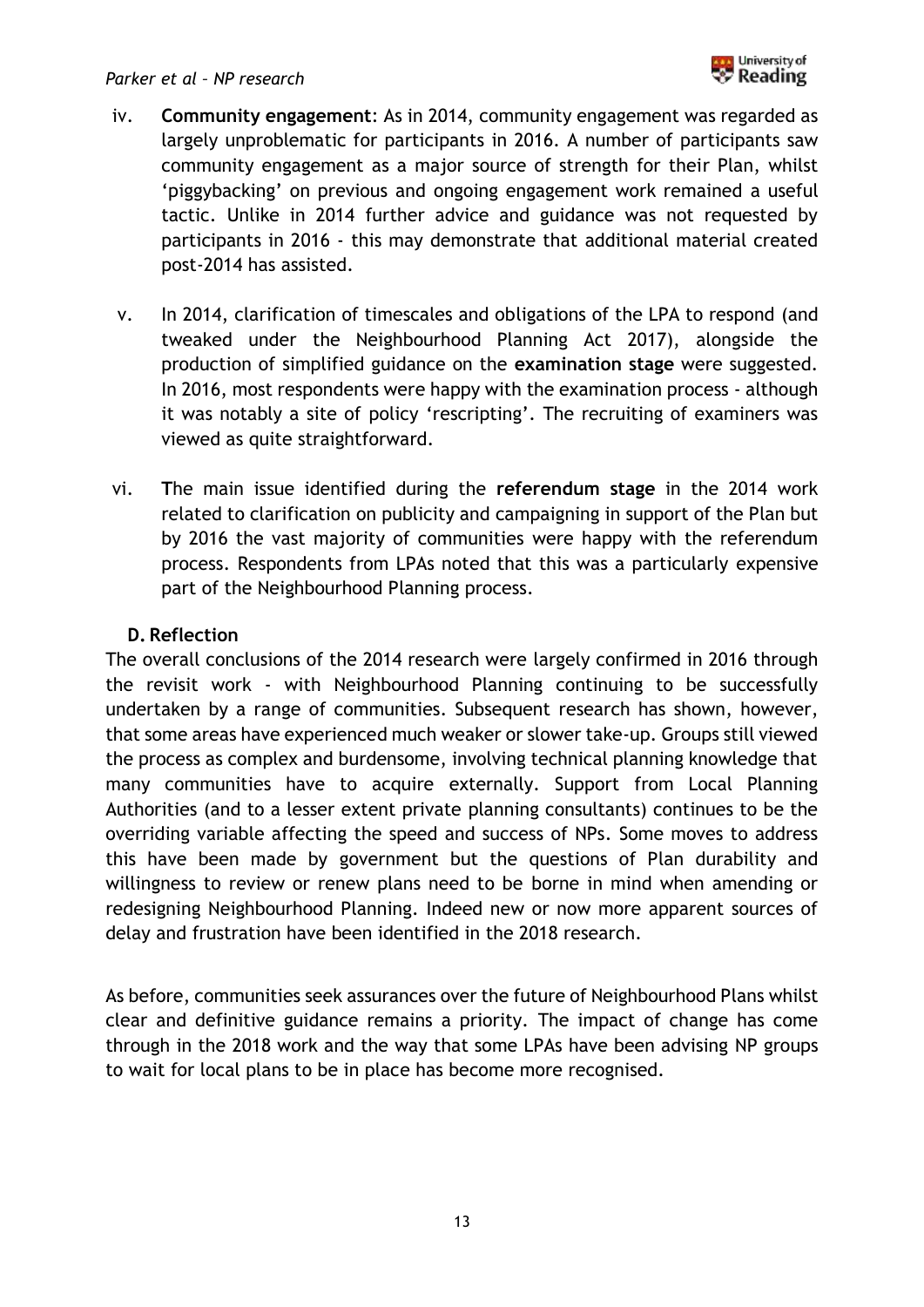

## **4. Main themes of the 2018 NP HIVE research**

#### **A. Introduction**

This work (the HIVE research) stems from the 2014 and 2016 studies and a user questionnaire survey conducted in late Spring 2018. The work also draws on a novel user event held in June 2018; where key themes were explored with participants after the wider questionnaire. This activity together provided both general coverage which overlapped with earlier work but also delivered the equivalent of 20 focus groups in qualitative data about the experience of Neighbourhood Planning (NP) across the topics of:

- **Advice and Support for NP;**
- **Role of LPAs in NP;**
- **Evidence in NP; and**
- **Implementation of the Plans**.

#### **B. Main points**

Overall much of the findings of the HIVE appear to reinforce prior research conducted by the Reading team(s). However there were some new iterations or continuing trends that stand out and appear worthy of highlighting. In particular **uneven support** from local authorities, the impacts of **external change** and an apparent lack of understanding of actions at **implementation stages** or when and how to review or refresh a NDP. Given that more Plans have reached latter stages of NP, or have got to 'Made' status, it appeared that a more reflective and self-critical perspective was emerging – and recognition of a need to be more robust and to support the NP with clear defensible **evidence** was recognised.

The key points of the HIVE research can be distilled into five themes:

#### **i. Emphasis on the impact of (multiple) change**

Substantively the multiple factors of change that act to undermine the Plan during and after its finalisation loomed large in the debates. Clearly much more work needs to be done to provide clarity, some certainty and also appropriate resources to sustain neighbourhood planning in the longer-term. Unless these issues gain more focused attention from government then neighbourhood planning is likely to founder. The types of changes related to both national policy, legal decisions (e.g. JR outcomes), local plans and to LPA staffing.

#### **ii. Role and understanding of evidence**

There were real concerns and associated sets of questions regarding the sources, quality, and status of evidence. This is a key area of challenge at neighbourhood plan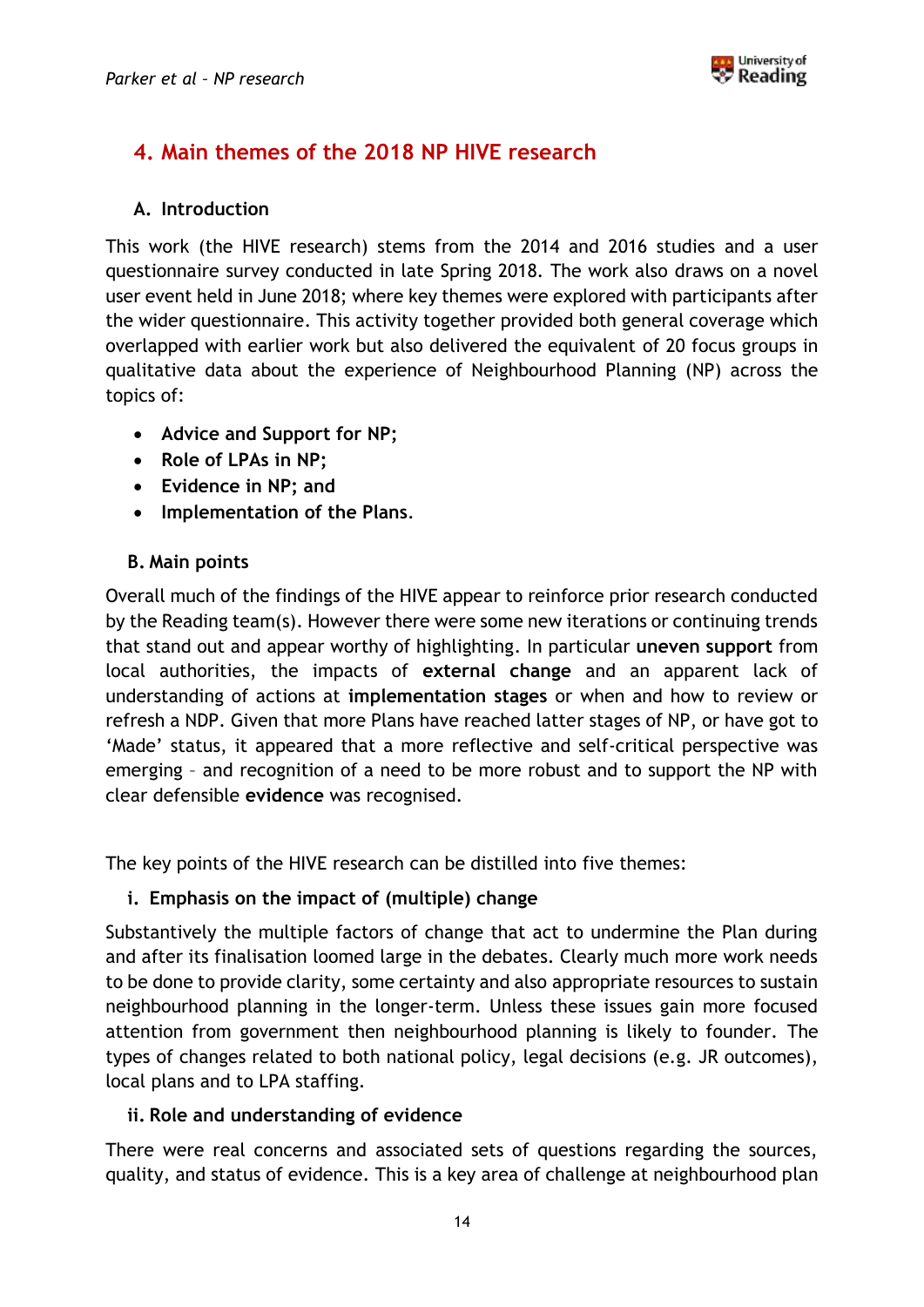

examinations and in some instances Judicial Review. Such issues are significant as unless they can be satisfactorily resolved they will undermine the stability of NP in the long term.

#### **iii. Efficiency - in advice, resources and support**

An ongoing issue has been the sources, quality, accessibility and authoritativeness of advice and support. The advent of the NPPG should have assisted in terms of formal guidance and the 'rules', but the practicalities and regulatory requirements have needed careful attention and help with interpretation and application to individual cases. Many NP steering groups actually need more bespoke input and this is why so many turn to consultants. Something like 80% of NP groups have used consultants - a figure that has stayed pretty stable throughout (75% in 2016).

How NP practice is organised and facilitated is very mixed and acts to prolong uncertainty. From basic things like the presentation of support material on LPA websites, to a portal for possible relevant evidence, updates on local and other policy change - these issues act to affect the quality of Plans, possibly slow progress and create inefficiencies for all parties.

#### **iv. Implementation and need to revise NPs**

Issues of communications and of deploying NP policy effectively are apparent. The need to review / amend Plans, and the process to be followed, needs to be communicated better. This may also have a direct impact on governance arrangements (i.e. the role of Steering Group versus the Qualifying Body) and there is a need for post-Made Plan communications between LPAs and Qualifying Bodies.

Some NP groups were concerned that the Plan may not be used by the LPA and that the community would not champion effectively on a month by month basis. There was considered to be a role for third party organisations e.g. NALC, to advise groups on implementation and to understand potential challenges re: monitoring, updating and using the Plan as a basis to comment on planning applications.

#### **v. Opportunities for peer-to-peer learning, workshops and shared learning**

Groups find it helpful to learn from each other and receive training. This provides groups with confidence, knowledge, understanding and the skill sets to help them to produce the Plan (rather than necessarily having to appoint consultants or rely so heavily on third party support). Improvement on this aspect of NP may aid towards them "knowing what they don't know" – or at least raising awareness of such matters.

#### **C. Reflection**

The 2018 work saw an emphasis on concerns about 'what happens next' (i.e. after the Plan is 'Made') and the way the development industry has undermined some Plans. There was a lack of confidence about the robustness of Plans and the basis (i.e. evidence and scope) and need to refresh or renew a NP for numerous reasons (i.e. presence of a new local plan, undermined NP policy, passage of time and events).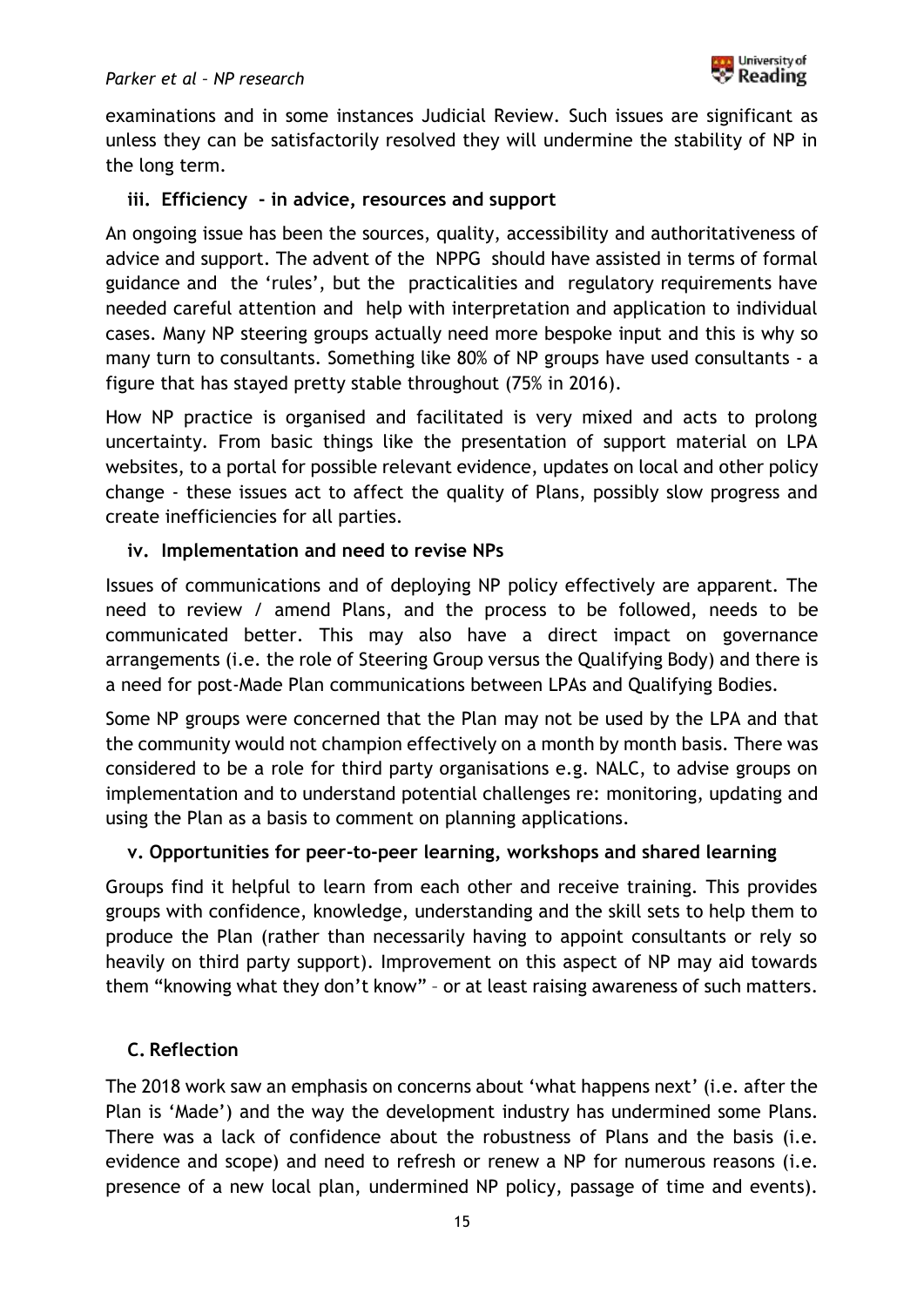

This throws open a number of related issues. Some of which were present in the prior research or have been discussed in the academic literature. The key themes were quality and timeliness of support from LPAs (and consultants), policy writing, evidence base and impact of new policy locally and nationally. There were also ongoing issues with variable knowledge, capacity and support from LPAs and as such this latter aspect appears to need some quite substantial reflection including the relationship to local plans and their use in practice of NPs.

We reflect on this further in section five.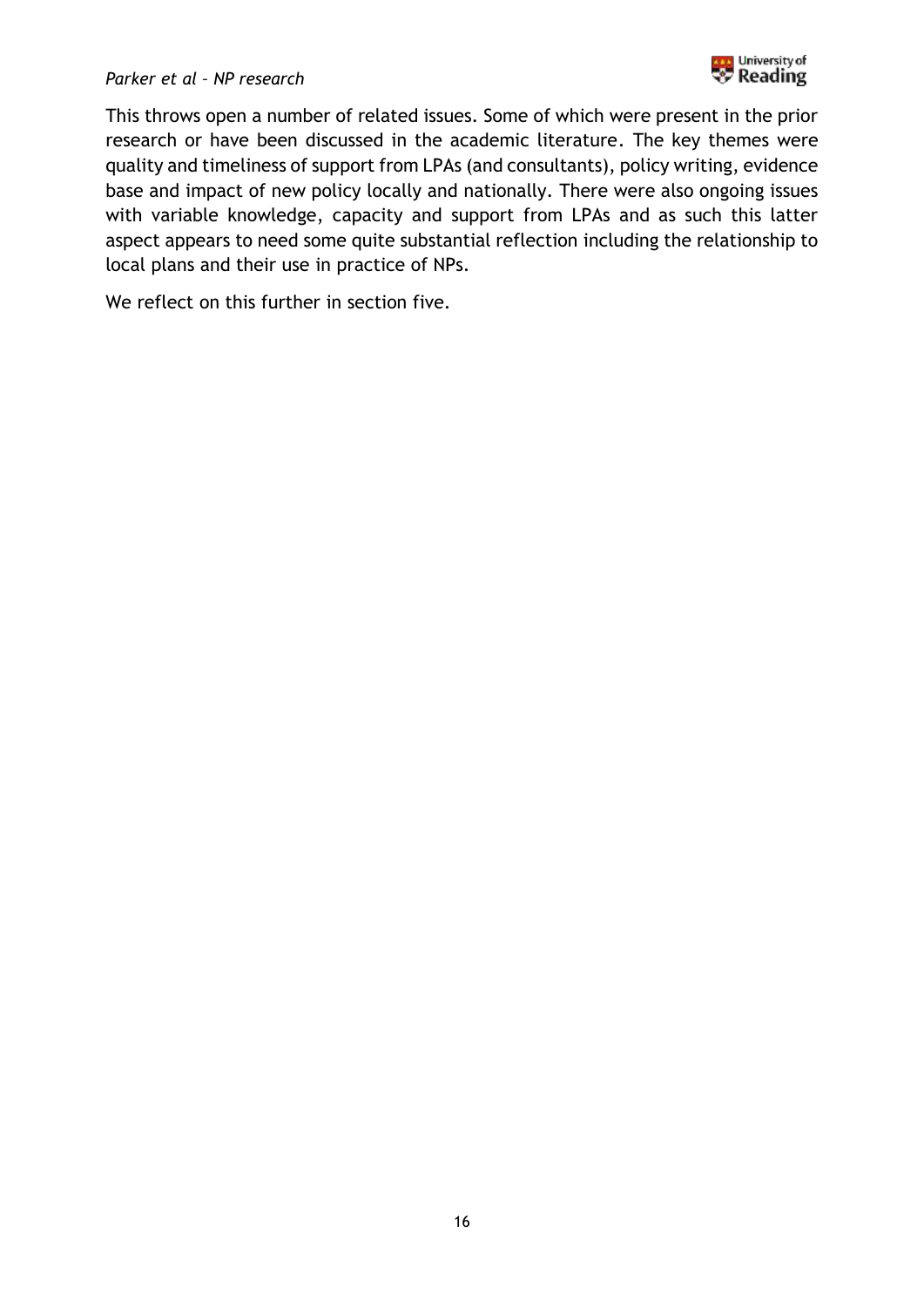

## **5. Key points arising**

The 2014, 2016 and HIVE research highlights a number of questions which still need to be addressed or discussed fully. First we consider the findings over the three studies against the criteria set out in section 1. We then set out some possible actions – these are intended for discussion purposes.

#### **A. Assessing Neighbourhood Planning as progressive policy**

We can usefully reflect on the criteria explained in the introduction to assess the state of play and how such criteria could be refined into clearer measurables for policymakers and funders:

- Improved *quality* of neighbourhood plans (and ensuring 'value added');
	- o Need for the Plan (or relative need across England),
	- o Added value of NP policies,
	- o Impact on outcomes i.e. better, more appropriate development to context, innovation.
- More *equitable plan-making*  inclusivity, awareness and accessibility of NP;
	- o Participation levels,
	- o Openness and transparency
	- o Representation of neighbourhood.
- Deeper *co-production* ensuring that the necessary partners work together effectively;
	- o Role of the LPA and issues relating to support and communications,
	- o Role and value of the consultants including questions over quality of knowledge and specificity of advice,
	- o Tools to broker co-production (e.g. MoUs).
- Greater *social inclusion* reflecting different abilities and magnitude of issues in different areas;
	- $\circ$  The recognition of particular needs,
	- o Prioritisation of actions and policies,
	- o Further tailoring of resourcing and support arrangements.
- Reconciliation of hyper-local and strategic concerns ensuring that Plans (all statutory plans) meet the needs of very local and wider populations;
	- o Relationship to higher level policy and evidence,
	- o Opportunities to scale-up issues, ideas and policies from NPs into local plans,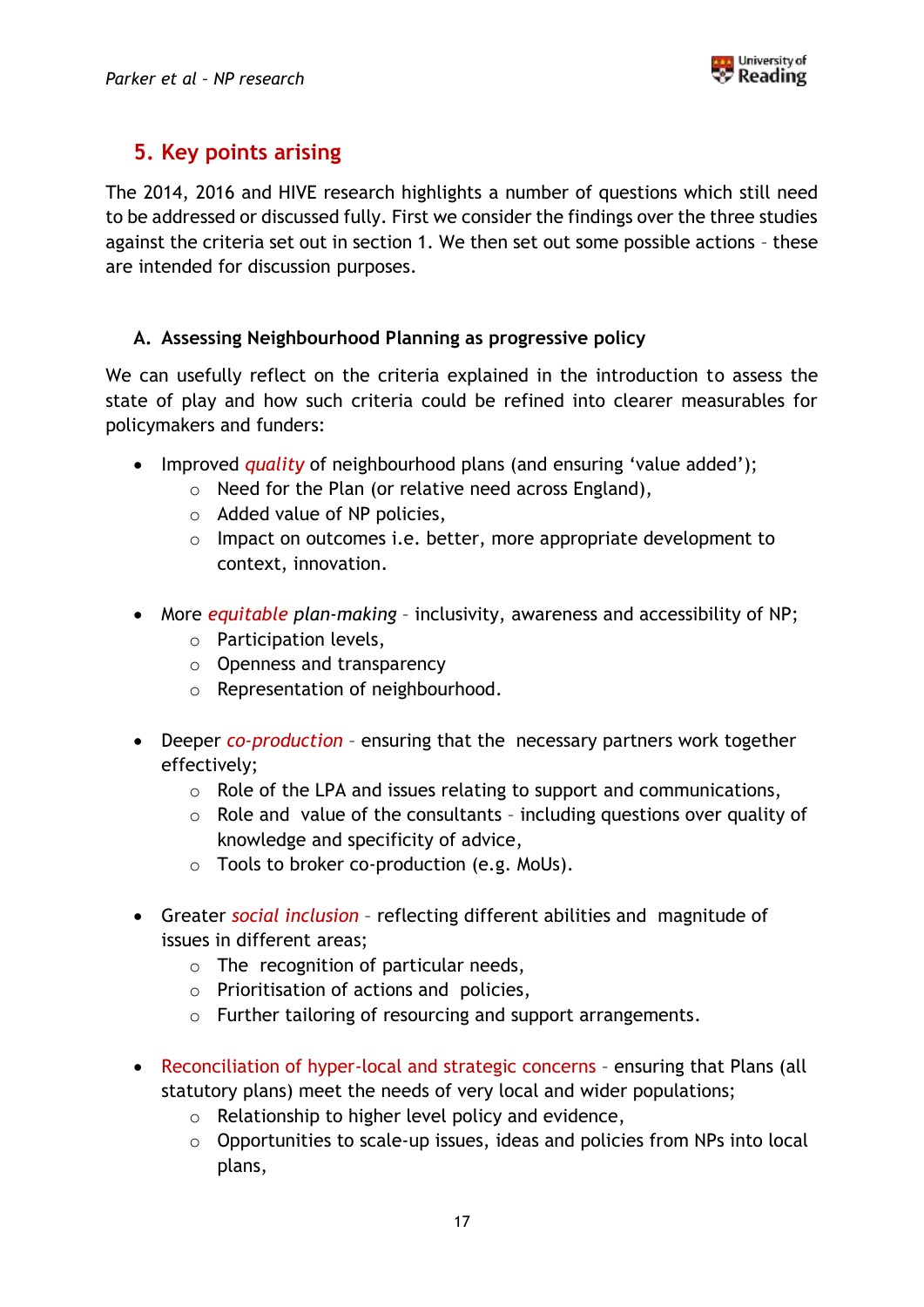#### *Parker et al – NP research*



- $\circ$  Use of the NP by LPAs in decision making and iterations of policy locally ('loop learning' effects).
- Enhanced community control and neighbourhood plan 'authority'
	- o Fixing of NP policy as material in a context of multiple changes,
	- $\circ$  Improve the clarity / threshold for quality so that communities gain more control by dint of 'earned autonomy',
	- o The use and impact of NP in practice is one means of assessing this.

#### **B. Possible actions**

There are several matters of increasing importance as well as topics that reflect continuities in NP. Clearly it is *possible* to complete an NP but there are questions over **burdens** (to all parties) and **support** arrangements, **value-added** of NPs, and **implementation** of Plans. While there was strong take-up of NP in early years the levels of take-up have slowed and the number of Plans that have been completed has been lower than might have been expected. Take-up levels, the **types of areas** taking up NP and a focus on areas where NP might add value could be explored further especially now that the pattern of take-up is discernible and it highlights reticence or inertia that may actually correspond to where most benefit might be derived from NP (i.e. Urban and deprived neighbourhoods, areas where development pressure is high or where more focussed economic development is needed). The establishment of better criteria for need and indicatively tasking NP may assist here.

A number of reforms have been made to the planning system since the introduction of Neighbourhood Planning many of which have threatened to unsettle NP or to cause confusion – despite intentions to clarify or improve. **Changes** to national policy, national or local methodologies for evidence and needs assessment, and legal judgements may have acted to slow down or deter some NP groups, or have rendered their efforts out of date or undermined. Furthermore, at a local level many NPs are being prepared in an evolving planning policy context as LPAs seek to ensure they have an up-to-date local plan and housing land supply. Much of this has been conceivably unavoidable but equally it may have been better anticipated, communicated and prepared for.

Despite claims to the contrary in the 2014 work it has become clearer that careful attention must be paid to community engagement and a robust evidence base. These form the basis of the NP and also link to new issues in relation to the **Implementation** stages and possible challenges in **reviewing and updating the NP.** We think the position of NP as a *research activity* needs clearer recognition and there is a need to improve understandings of evidence (type, quality, methods, robustness) and as such some attention to **research training** may be worth consideration.

Advice on implementation, active engagement with Development Management and the relationship to local plans generally appears uneven and preparation for how to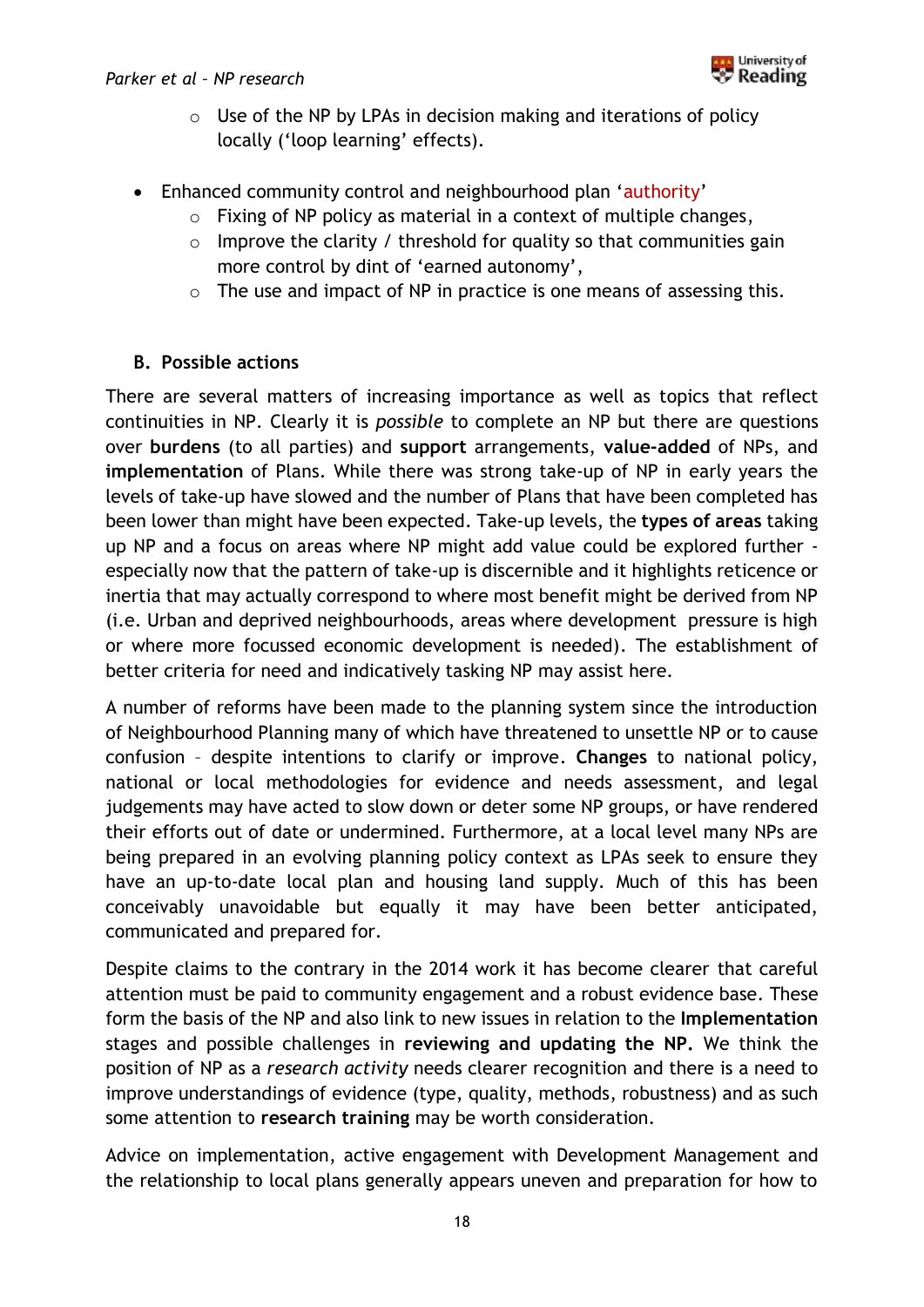#### *Parker et al – NP research*



ensure the NP is used when planning applications are determined and local plans are reviewed is important.

In terms of key topic areas we can summarise a number of issues and actions:

- 1. **Stability** of the environment for NP groups (as volunteers it is apparent that the unstable policy and legal environment is acting to slow, discourage and undermine Neighbourhood Plans) and, thus;
- **2. Changes –** numerous forms of change are impacting on NP. There are issues here about how to insulate against, proof or anticipate such change. Some of these could be managed or at least communicated more clearly for the benefit of communities, these changes include;
	- a. National Policy and regulation,
	- b. Local Plans,
	- c. Legal precedents,
	- d. Staffing in LPAs.
- 3. **Longevity** of NP and need for review / amendment (by volunteer effort);
	- a. When to do this,
	- b. What degree of effort is required
	- c. Appetite and support to review NPs (both within groups and the LPA)
- 4. Local Authority **role** and the **offer from LPAs** and the difficulties of an undefined / loosely defined Duty to Support;
	- a. Duty to Support (and MoUs) certainty and clarity over what and when,
	- b. Need for **high quality support** and peer learning,
	- c. Face to Face support.
- 5. Overall **value of NPs** in different circumstances and their use in practice i.e. post referendum/ 'Made' status. This speaks to a clearer messaging of NP as part of a planning system that requires ongoing maintenance – i.e. monitoring, review, amendment and periodic renewal of Plans and attendant policies.

#### **C. Research priorities**

This points to several strands of research that need attention:

- 1. Overall to look at **support** requirements again although a well-worn issue there are still questions about levels of understanding and quality of support;
	- a. Responses and issues in Local Authority support,
	- b. Responses and issues in consultancy support,
	- c. Development of a deeper understanding of the most effective roles, relations and divisions of labour between the main actors involved (e.g. Neighbourhood Planning steering groups, local authorities, central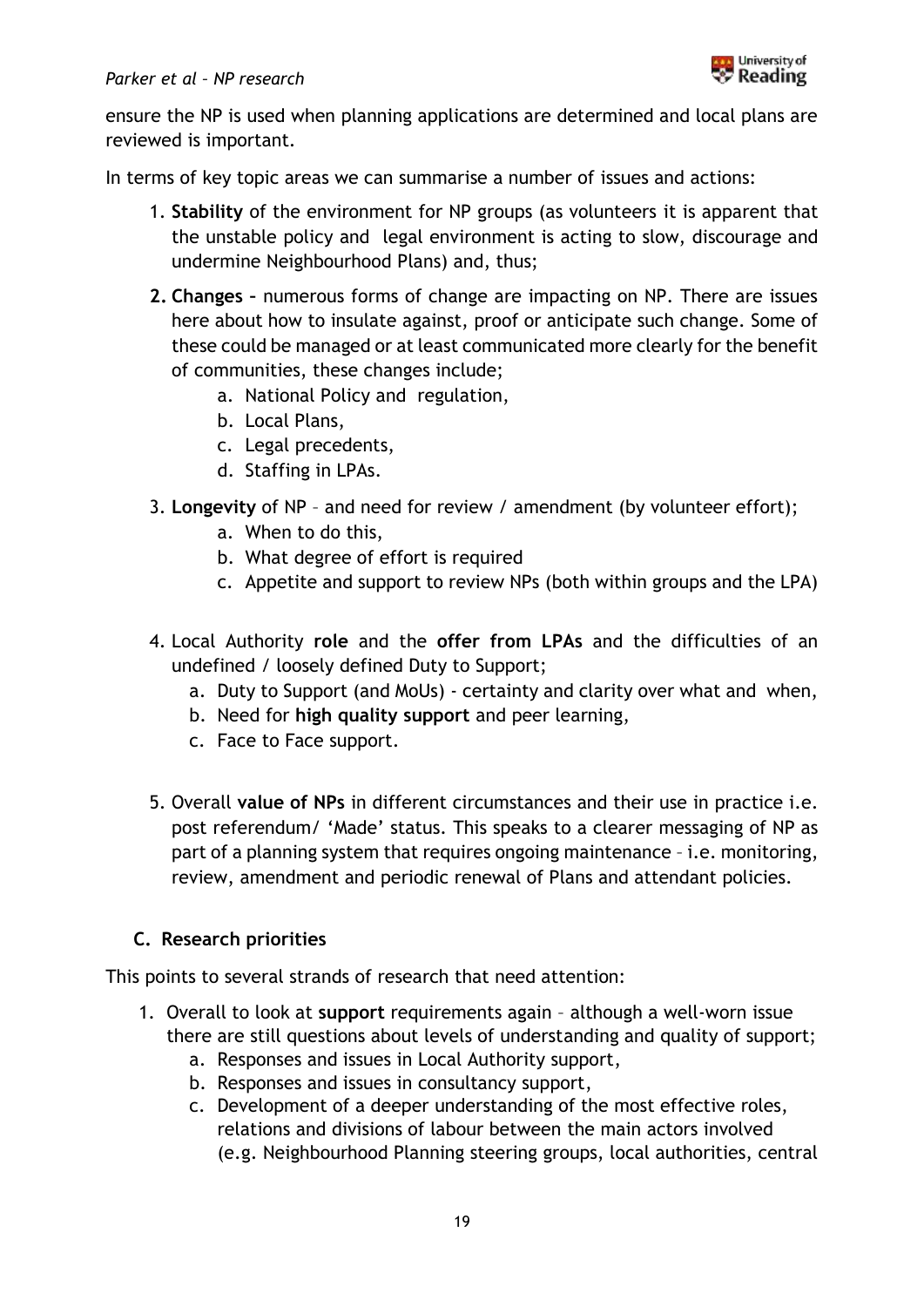

government, consultants and others) and to discern how such divisions were shaped,

- d. Newer or more specific issues relate to methods and research skills for NP communities - that appear pre-requisite for good planning.
- 2. The **take-up** of Neighbourhood Planning:
	- a. What alternative tools are being used to engage communities and to plan locally where NDPs are not being taken up? And to what effect?
	- b. A focus on those who *have not* progressed with Neighbourhood Planning to understand the inertias, barriers or reasons for abandoning or rejecting NP as an option;
	- c. Better understanding of appetite and ongoing commitment to NP by volunteers.
- 3. **Implementation** phase work to look at:
	- a. Use and monitoring in Development Management decisions what impact or added value is achieved;
	- b. Ability, and appetite, to refresh or review the Plan;
	- c. The 'added value' / net additionality of Neighbourhood Planning i.e. beyond the local plan – this could include a review of the content of Neighbourhood Plans to reflect on the ambition / scope of the Plans and to explore the rationale for inclusion or exclusion of topics or policies;
	- d. Relationship of NDPs to local plans and questions of how an LPA and NP group may slow down or otherwise respond to structuring factors such as an absent / emerging local plan. This could include a focus on the challenges of integrating plans vertically and horizontally and the two-way exchange of knowledge between scales and places.
- 4. Consideration of whether new iterations of activity in NP could be more formally **linked to local planning / local plan production**- either as part of the process or springing from a local plan to add value post local plan adoption.

**For further information please contact:**

**[neighbourhoodplanning@reading.ac.uk](mailto:neighbourhoodplanning@reading.ac.uk)**

or

**[g.parker@reading.ac.uk](mailto:g.parker@reading.ac.uk)**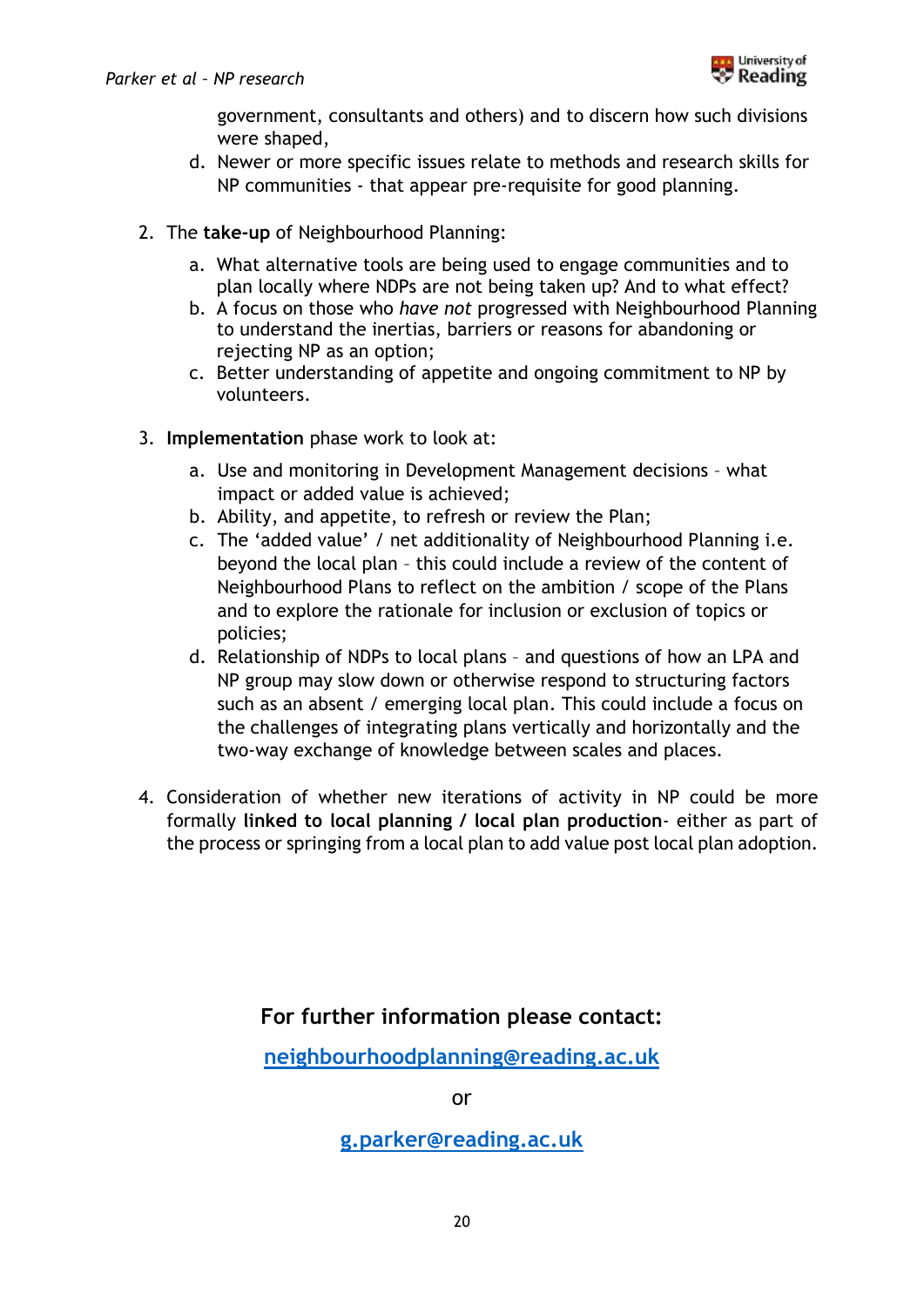

#### **6. Annex – selected UoR NP research outputs**

Note: A new book written by three of the research team involved here, is due out shortly (Winter, 2018). This aims to intermediate between neighbourhoods undertaking or considering Neighbourhood Planning and others involved in NP. The book is written to provide a critically supportive stance and highlights issues and things that communities can do to ease the NP process:

#### **Parker, G., Salter, K. and Wargent, M. (2018)**  *Neighbourhood Planning in Practice* **(London, Lund Humphries)**

- Parker, G. (2012) 'Neighbourhood Planning: precursors, lessons and prospects'. *Journal of Planning & Environment Law*, 40: OP#139: pp.21
- [Parker, G](http://centaur.reading.ac.uk/view/creators/90001717.html). (2014) 'Engaging neighbourhoods: experiences of transactive planning with communities in England', in Gallent, N. and Ciaffi, D. (eds.) *Community action and planning: contexts, drivers and outcomes*. Policy Press, Bristol.
- [Parker, G.](http://centaur.reading.ac.uk/view/creators/90001717.html) (2017) '[The uneven geographies of neighbourhood planning in England](http://centaur.reading.ac.uk/66111/)', in Brownill, S. and Bradley, Q. (eds.) *Localism and Neighbourhood Planning: power to the people?* Policy Press, Bristol.
- [Parker, G.,](http://centaur.reading.ac.uk/view/creators/90001717.html) Lynn, T. and [Wargent, M.](http://centaur.reading.ac.uk/view/creators/90007634.html) (2017) '[Contestation and conservatism in](http://centaur.reading.ac.uk/69484/)  [neighbourhood planning in England. Reconciling agonism and collaboration?](http://centaur.reading.ac.uk/69484/)', *Planning Theory and Practice*, 18(3): 446-465.
- [Parker, G.,](http://centaur.reading.ac.uk/view/creators/90001717.html) Lynn, T. and Wargent, M**.** (2015) '[Sticking to the script? The co-production of](http://centaur.reading.ac.uk/41465/)  [Neighbourhood Planning in England'](http://centaur.reading.ac.uk/41465/), *Town Planning Review*, 86(5): 519-536.
- [Parker, G.](http://centaur.reading.ac.uk/view/creators/90001717.html) and Murray, C. (2012) 'Beyond tokenism? Community-led planning and rational choices: findings from participants in local agenda-setting at the neighbourhood scale in England', *Town Planning Review*, 83(1): 1-28.
- [Parker, G.](http://centaur.reading.ac.uk/view/creators/90001717.html) and Salter, K**.** (2017) '[Taking stock of neighbourhood planning in England](http://centaur.reading.ac.uk/72693/)  [2011-2016](http://centaur.reading.ac.uk/72693/)'. *Planning Practice and Research*. Vol. 32(4): 478-490.
- [Parker, G.](http://centaur.reading.ac.uk/view/creators/90001717.html) and Salter, K**.** (2016) '[Five years of neighbourhood planning](http://centaur.reading.ac.uk/65602/)  a review of take[up and distribution'](http://centaur.reading.ac.uk/65602/), *Town & Country Planning*, 85(5): 181-188.
- Parker, G., Salter, K. and Dobson, M. (2018) *NP HIVE report*. June 2018 Available online at [www.reading.ac.uk/neighbourhoodplanning](http://www.reading.ac.uk/neighbourhoodplanning)
- Parker, G., Salter, K. and Hickman, H. (2017) *UoR Briefing Note: Neighbourhood Planning Examinations.* Available online: at [http://www.reading.ac.uk/web/files/NP-](http://www.reading.ac.uk/web/files/NP-Examination-briefing-note-UoR-18-April-2017.pdf)[Examination-briefing-note-UoR-18-April-2017.pdf](http://www.reading.ac.uk/web/files/NP-Examination-briefing-note-UoR-18-April-2017.pdf)
- [Parker, G.,](http://centaur.reading.ac.uk/view/creators/90001717.html) Salter, K. and Hickman, H. (2016) '[Caution: examinations in progress](http://centaur.reading.ac.uk/70025/)  the [operation of neighbourhood plan examinations in England](http://centaur.reading.ac.uk/70025/)', *Town and Country Planning*, 85(12): 516-522.